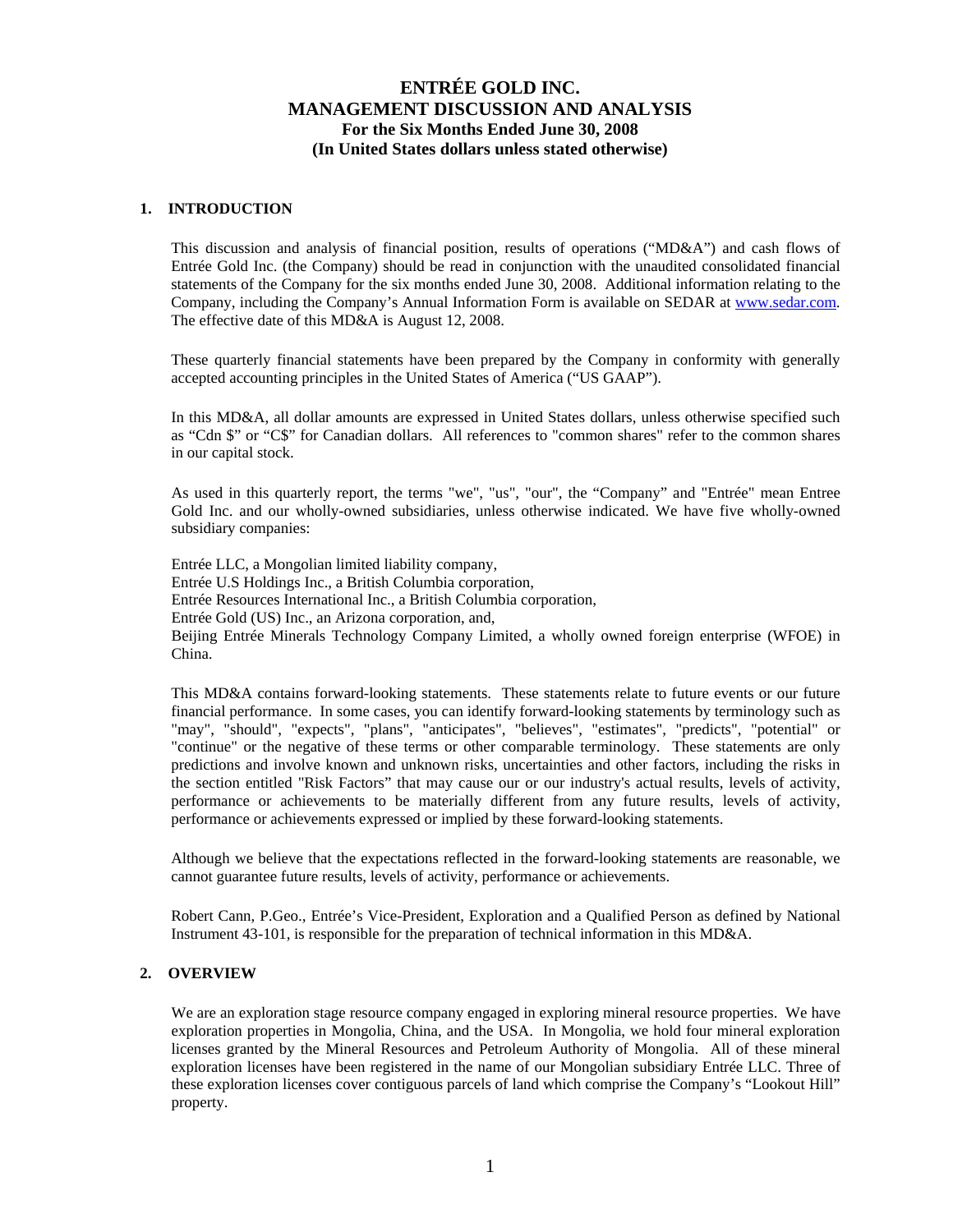In July 2007, the Company entered into an agreement with Empirical Discovery LLC ("Empirical") to explore for and develop porphyry copper targets in southeastern Arizona and adjoining southwestern New Mexico.

In November 2007, we entered into an earn-in agreement with the Zhejiang No. 11 Geological Brigade to acquire 78% interest in the Huaixi property in Zhejiang Province in Southeast China.

In January 2008, the Company entered into an additional agreement with Empirical to explore for and develop porphyry copper targets within a specified area around Bisbee, Arizona. This agreement is separate from the August 2007 agreement with Empirical.

The Company trades on three stock exchanges: the Toronto Stock Exchange (TSX:ETG), the American Stock Exchange (AMEX:EGI) and the Frankfurt Stock Exchange (FWB:EKA, WKN 121411).

## **Treasury Offering**

On November 26, 2007, Entrée closed a short form prospectus offering of 10 million common shares at a price of C\$3.00 per share on a bought deal basis for gross proceeds of C\$30 million (the "Treasury Offering") pursuant to an underwriting agreement between the Company and BMO Nesbitt Burns (the "Underwriter"). The Underwriter received a fee of C\$1.8 million, being 6% of the gross proceeds of the Treasury Offering.

In order to maintain their ownership of Entrée's issued and outstanding shares, approximately 14.7% and 15.9% respectively, Ivanhoe Mines and Rio Tinto, through its wholly owned subsidiary Kennecott Canada Exploration Inc. (collectively, "Rio Tinto"), exercised their pre-emptive rights and acquired, concurrently with the closing of the Treasury Offering, an aggregate of 4,428,640 shares of the Company at a price of C\$3.00 per share for additional gross proceeds of C\$13,285,920.

## **Equity Participation and Earn-In Agreement and Joint Venture with Ivanhoe Mines**

Entree entered into an arm's-length Equity Participation and Earn-In Agreement (the "Earn-In Agreement") in October 2004 with Ivanhoe Mines Ltd., title holder of the Oyu Tolgoi copper-gold deposit, which is located adjacent to and is surrounded by Entrée's Lookout Hill property (see map on page 3). This agreement was subsequently assigned to a subsidiary of Ivanhoe Mines Ltd., Ivanhoe Mines Mongolia Inc. XXK, (collectively, "Ivanhoe Mines").

The Earn-in Agreement provided that Ivanhoe Mines would have the right, subject to certain conditions outlined in the Earn-in Agreement, to earn a participating interest in a mineral exploration and, if warranted, development and mining project on a portion of the Lookout Hill property (the "Project Property"). Under the Earn-in Agreement, Ivanhoe Mines would conduct exploration activities in an effort to determine if the Oyu Tolgoi mineralized system extended onto the Project Property. Following execution of the Earn-in Agreement Ivanhoe Mines undertook an aggressive exploration program, which eventually confirmed the presence of two resources on Lookout Hill within the Project Property: the Hugo North Extension indicated and inferred resource to the north of Oyu Tolgoi and the inferred resource of the Heruga Deposit to the south of Oyu Tolgoi.

As of June 30, 2008, Ivanhoe Mines had expended a total of \$35 million on exploration on the Project Property and in accordance with the Earn-In Agreement, Entrée and Ivanhoe Mines formed a joint venture on terms annexed to the Earn-In Agreement.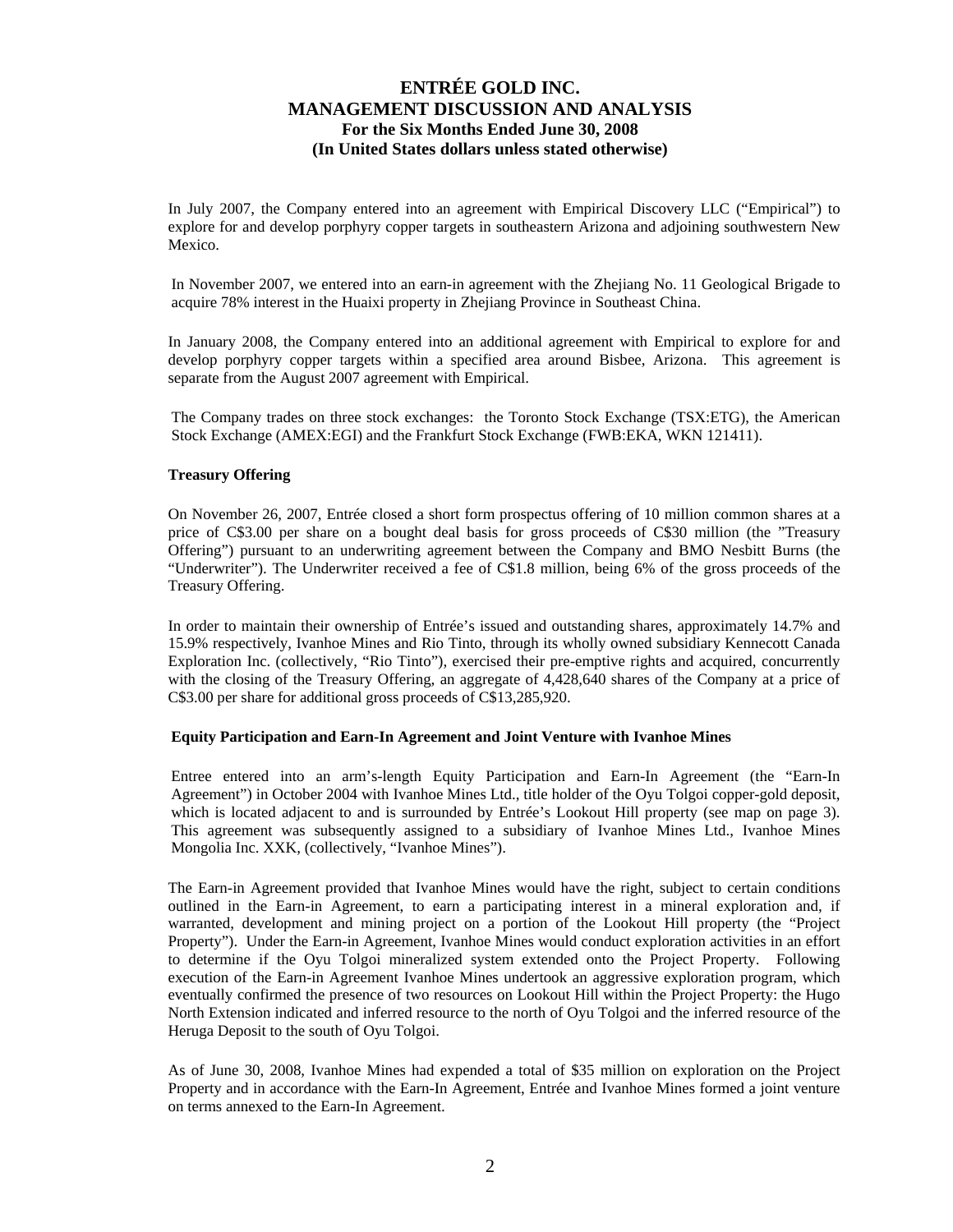Certain of Ivanhoe Mines' rights and obligations under the Earn-In Agreement, including a right to nominate one member of our Board of Directors, a pre-emptive right to enable them to preserve their ownership percentage in our company, and an obligation to vote their shares as our Board of Directors directs on certain matters, expired with the formation of the joint venture. Ivanhoe's right of first refusal to the remainder of Lookout Hill is revived with the formation of the joint venture.

We believe that both the initial Earn-in Agreement and the joint venture are of significant benefit to our company. The Earn-in Agreement enabled us to raise money that we used to pursue our exploration activities on the balance of our Lookout Hill property and elsewhere. It also enabled the exploration of the Project Property at little or no cost to our company, leading to the delineation of indicated and inferred mineral resource estimates for the Hugo North Extension and the discovery of the Heruga deposit, which also contains an inferred resource.

The Project Property subject to the joint venture is shown below:



Entree Gold Inc./Ivanhoe Mines Ltd. **Project Property Boundaries** 

### **Investment by Rio Tinto in Entrée Gold Inc.**

In June 2005, Rio Tinto completed a private placement into Entrée, whereby it purchased 5,665,730 units at a price of C\$2.20 per unit, which consisted of one Entrée common share and two warrants (one "A" warrant and one "B" warrant). Two "A" warrants entitled Rio Tinto to purchase one Entrée common share for C\$2.75 within two years; two "B" warrants entitled Rio Tinto to purchase one Entrée common share for C\$3.00 within two years. Proceeds from Rio Tinto's investment were \$10,170,207. Ivanhoe Mines exercised its pre-emptive right and participated in the private placement to maintain proportional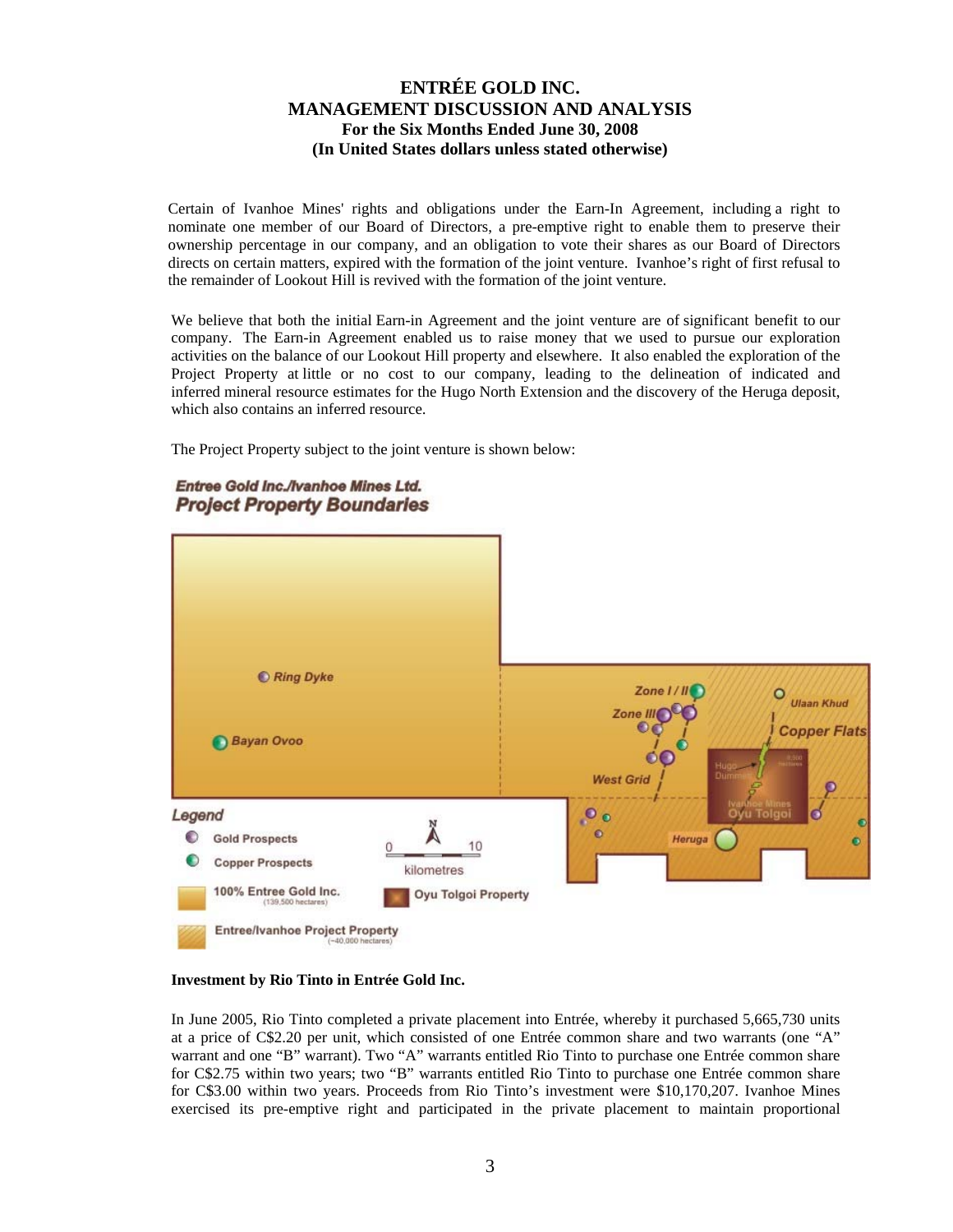ownership of Entrée's shares. After exercising its warrant for 4,600,000 shares at C\$1.10, resulting in proceeds to Entrée of \$4,069,214, Ivanhoe Mines purchased 1,235,489 units, resulting in further proceeds to Entrée of \$2,217,209. Rio Tinto purchased an additional 641,191 units of the private placement to maintain proportional ownership, resulting in further proceeds of \$1,150,681.

Rio Tinto is required to vote its shares as our board of directors directs on matters pertaining to fixing the number of directors to be elected, the election of directors, the appointment and remuneration of auditors and the approval of any corporate incentive compensation plan or any amendment thereof, provided the compensation plan could not result in any time in the number of common shares reserved for issuance under the plan exceeding 20% of the issued and outstanding common shares.

On June 27, 2007, Rio Tinto exercised it's "A" and "B" warrants and the Company issued 6,306,920 common shares for cash proceeds of \$17,051,716.

On November 26, 2007, in order to maintain its percentage ownership of Entrée's issued and outstanding shares, approximately 15.9%, Rio Tinto exercised its pre-emptive rights and acquired, concurrently with the closing of the Treasury Offering, an aggregate of 2,300,284 shares of the Company at a price of C\$3.00 per share for additional gross proceeds of C\$6,900,852.

At June 30, 2008, Ivanhoe Mines owned approximately 14.7% of Entrée's issued and outstanding shares.

At June 30, 2008, Rio Tinto owned approximately 15.9% of Entrée's issued and outstanding shares.

### **Investment by Rio Tinto in Ivanhoe Mines Ltd.**

In October 2006, Rio Tinto announced that it had agreed to invest up to \$1.5 billion to acquire up to a 33.35% interest in Ivanhoe Mines. The proceeds from this investment were targeted to fund the joint development of the Oyu Tolgoi copper-gold project. An initial tranche of \$303 million was granted to acquire 9.95% of Ivanhoe Mines' shares. It was further announced on September 12, 2007 that Rio Tinto will provide Ivanhoe Mines with a convertible credit facility of \$350 million for interim financing for the Oyu Tolgoi copper-gold project in Mongolia. The credit facility is directed at maintaining the momentum of mine development activities at Oyu Tolgoi while Ivanhoe Mines and Rio Tinto continue to engage in finalising an Investment Agreement between Ivanhoe Mines and the government of Mongolia. If converted, this investment could result in Rio Tinto's owning 46.65% of Ivanhoe Mines." Entree believes these investments represent, together with the investments in Entrée made by both companies, a major vote of confidence by one of the world's pre-eminent mining companies in both the Oyu Tolgoi project and in the country of Mongolia.

### **Mongolian Government**

A general election was held in Mongolia on June 29, 2008. The results of this election are not yet finalized but it appears that the Mongolian People's Revolutionary Party ("MPRP") has been returned with a majority government. International observers have publicly stated they felt the election was conducted in a free and fair manner. The MPRP held the majority of seats in Parliament between 2000 and 2004, the period which witnessed the largest foreign investment into the country and the country's mining sector.

Entrée continues to monitor developments in Mongolia, and maintains regular contact with Rio Tinto and Ivanhoe Mines regarding this matter.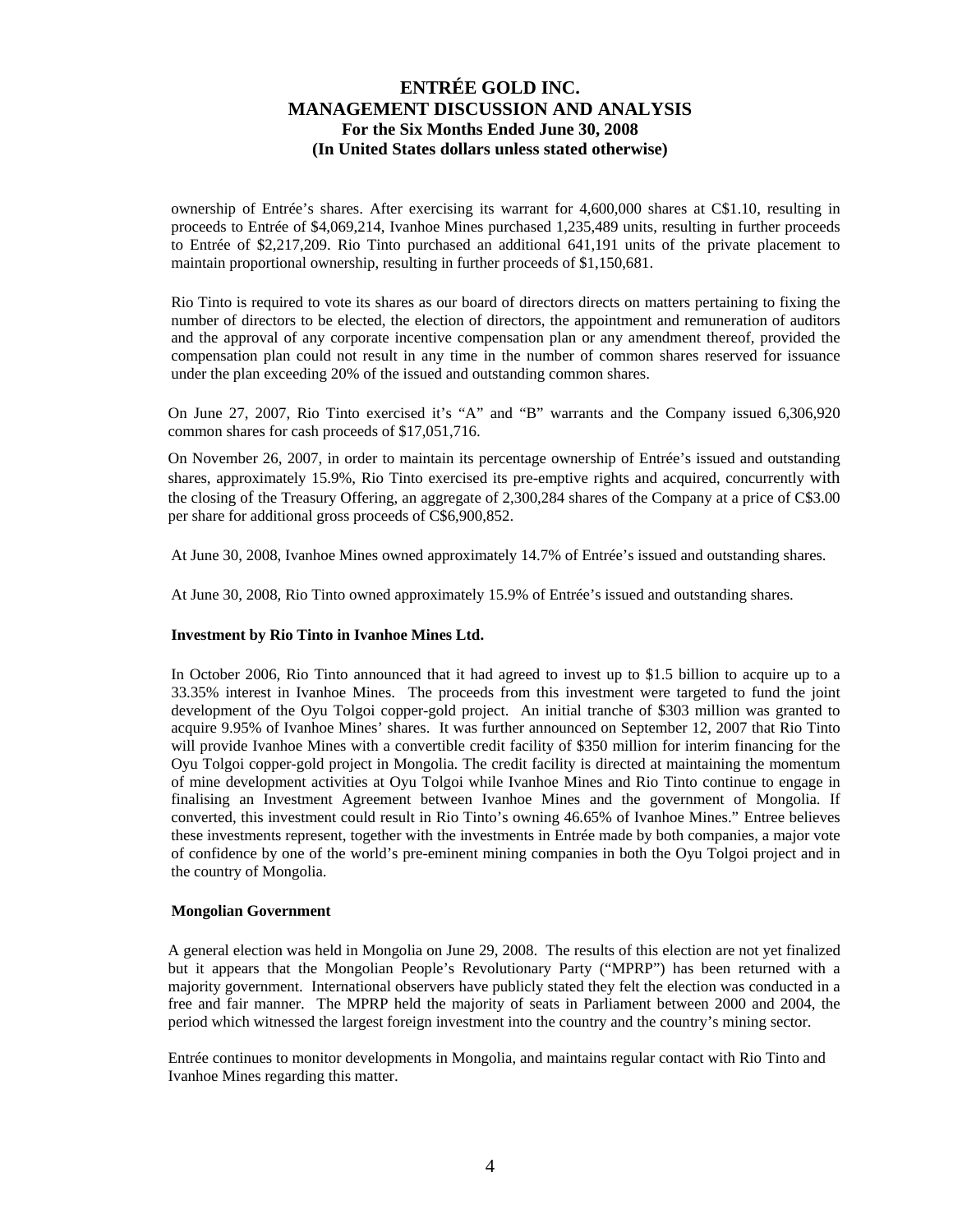#### **Corporate Information**

Our corporate headquarters are located in Vancouver, British Columbia, but we conduct all of our operations in Mongolia through our wholly-owned subsidiary, Entrée LLC. We maintain an office for this purpose in Ulaanbaatar, the capital of Mongolia. Our Mongolian office is staffed by our Vice-President, Exploration, an operations manager, a business manager, two office assistants, and a full-time accountant. Operations in the U.S. are conducted through field offices set-up for specific projects. Entree leased an office in Beijing in December 2007 for the purposes of managing operations in China. Our China office is staffed by an office manager and an administrator/cashier. The Company has received a license for its Chinese business entity and is in the process of finalizing business registrations.

We believe that Entrée is in sound financial condition and well positioned to build upon the value of our company, both in terms of our arrangement with Ivanhoe Mines and Rio Tinto and our promising prospects elsewhere. As part of our ongoing strategy, we are also actively seeking quality acquisitions to complement our existing portfolio.

### **Mineral Resource Estimate**

#### *Hugo North Extension*

In February 2006, Entrée announced that a mineral resource estimate prepared by Ivanhoe Mines under the supervision of AMEC Americas Limited ("AMEC") had delineated an initial Inferred Resource for the northern extension of the Hugo North deposit (the "Hugo North Extension") on the Copper Flats area of Entrée's Shivee Tolgoi license. The drilling and exploration work that resulted in the preparation of this Inferred Resource estimate was conducted in order for Ivanhoe Mines to earn an interest in Lookout Hill.

In March 2007, the Company announced that an updated mineral resource estimate had been calculated, based on in-fill drilling conducted by Ivanhoe Mines up to November 1, 2006. The updated mineral resource estimate was prepared by AMEC and the corresponding technical report was filed on SEDAR (www.sedar.com). At a 0.6% copper equivalent cut-off, the Hugo North Extension is now estimated to contain an Indicated Resource of 117 million tonnes grading 1.80% copper and 0.61 grams per tonne ("g/t") gold (a copper equivalent grade of 2.19%). This Indicated Resource is estimated to contain 4.6 billion pounds of copper and 2.3 million ounces of gold. In addition, the Hugo North Extension is estimated to contain an Inferred Resource of 95.5 million tonnes grading 1.15% copper and 0.31 g/t gold (a copper equivalent grade of 1.35%). The contained metal estimated within the Inferred Resource portion of the Hugo North Extension is 2.4 billion pounds of copper and 950,000 ounces of gold (see Table 1 on Page 8). For further information, see the Company's news release dated March 29, 2007 available on SEDAR.

### *Heruga*

On March 12, 2008, Entrée announced an initial mineral resource estimate prepared for the Heruga copper, gold, and molybdenum deposit, under the supervision of Quantitative Group, Perth Australia (QG). Heruga is estimated to contain an Inferred Resource of 760 million tonnes grading 0.48% copper, 0.55 g/t gold and 142 parts per million ("ppm") molybdenum for a copper equivalent grade of 0.91%, using a 0.60% copper equivalent cut-off grade(see Table 2 on page 9). Based on these figures, the Heruga deposit is estimated to contain at least eight billion pounds of copper and 13.4 million ounces of gold. Drilling is being conducted by joint venture partner, Ivanhoe Mines.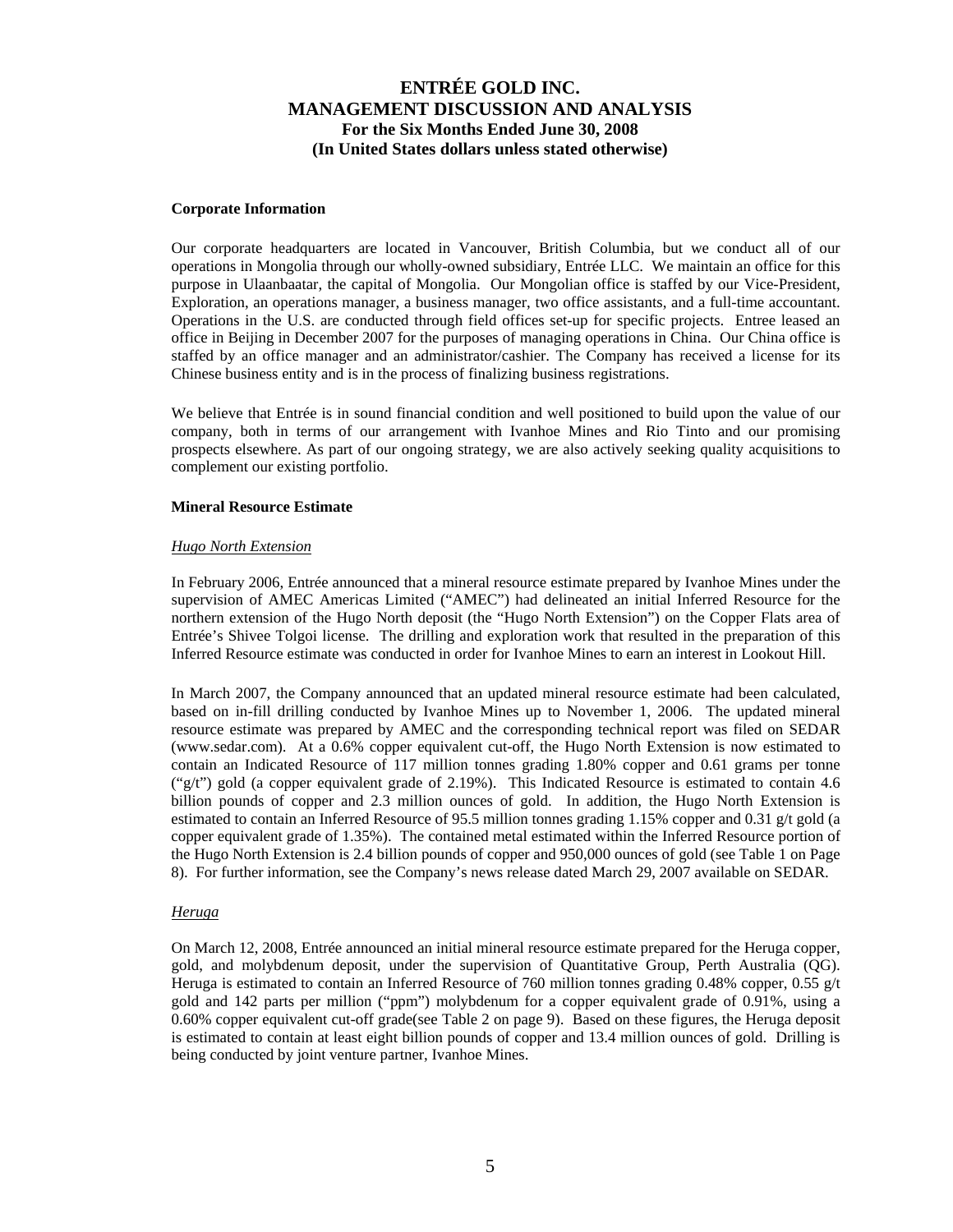## **Listing of Common Stock on Other Stock Exchanges**

Trading of our shares of common stock commenced on the AMEX effective July 18, 2005, under the trading symbol "EGI'. On April 24, 2006, Entrée began trading on the Toronto Stock Exchange and discontinued trading on the TSX Venture Exchange. The trading symbol remained "ETG". The Company is also traded on the Frankfurt Stock Exchange, under the trading symbol "EKA", and "WKN 121411".

## **3. REVIEW OF OPERATIONS**

Results of operations are summarized as follows:

|                                                                                                                                        |    | <b>Three</b><br><b>Months</b><br><b>Ended</b><br><b>June 30,</b><br>2008 |     | <b>Three</b><br><b>Months</b><br><b>Ended</b><br><b>June 30,</b><br>2007 |     | <b>Six</b><br><b>Months</b><br><b>Ended</b><br><b>June 30,</b><br>2008 |               | <b>Six</b><br><b>Months</b><br><b>Ended</b><br><b>June 30,</b><br>2007 |
|----------------------------------------------------------------------------------------------------------------------------------------|----|--------------------------------------------------------------------------|-----|--------------------------------------------------------------------------|-----|------------------------------------------------------------------------|---------------|------------------------------------------------------------------------|
| Depreciation<br>General and administrative<br>Interest income<br>Stockholder communications and investor relation<br>Mineral interests | \$ | 50,028<br>610,681<br>(537,010)<br>189,026<br>1,660,545                   | \$. | 46.311<br>675,846<br>(138, 175)<br>154,110<br>2,661,150                  | \$. | 103,375<br>1,518,199<br>(1,213,192)<br>341,168<br>2,662,875            | <sup>\$</sup> | 102,692<br>1,201,618<br>(277, 857)<br>378,360<br>3,118,067             |
| Fair value adjustment to asset backed<br>commercial paper<br>Stock-based compensation<br>Net loss                                      | S. | 2,116,821<br>4,090,091                                                   | S.  | 1,858,926<br>5,258,168                                                   | S.  | 489,623<br>2,166,689<br>6,068,737                                      | S.            | 1,911,924<br>6,434,804                                                 |

Mineral properties expenditures are summarized as follows:

|                               | <b>Three</b><br><b>Months</b><br><b>Ended</b><br><b>June 30,</b><br>2008 | <b>Three</b><br><b>Months</b><br><b>Ended</b><br><b>June 30,</b><br>2007 | <b>Six</b><br><b>Months</b><br><b>Ended</b><br><b>June 30,</b><br>2008 | <b>Six</b><br><b>Months</b><br>Ended<br><b>June 30,</b><br>2007 |
|-------------------------------|--------------------------------------------------------------------------|--------------------------------------------------------------------------|------------------------------------------------------------------------|-----------------------------------------------------------------|
|                               |                                                                          |                                                                          |                                                                        |                                                                 |
| Lookout Hill                  | 1,099,352<br>S.                                                          | \$1,539,721                                                              | \$1,420,064                                                            | 1,853,762<br>S.                                                 |
| Manlai                        | 4,834                                                                    | 486,071                                                                  | 9,692                                                                  | 564,572                                                         |
| Sol Dos                       | 843                                                                      | 702,713                                                                  | 843                                                                    | 782,106                                                         |
| Empirical                     | 698,835                                                                  |                                                                          | 1,170,727                                                              |                                                                 |
| <b>Bisbee</b>                 | 99.413                                                                   |                                                                          | 168,373                                                                |                                                                 |
| Huaixi                        | 103,391                                                                  |                                                                          | 189,727                                                                |                                                                 |
| Other                         | 106,180                                                                  | 55,324                                                                   | 155,752                                                                | 93,305                                                          |
| Total costs                   | 2,112,848                                                                | 2,783,829                                                                | 3,115,178                                                              | 3,293,745                                                       |
| Less stock-based compensation | (452, 303)                                                               | (122, 679)                                                               | (452, 303)                                                             | (175, 678)                                                      |
| Total expenditures, cash      | 1.660.545<br>\$.                                                         | \$2.661.150                                                              | 2,662,875<br>\$.                                                       | 3,118,067<br>S.                                                 |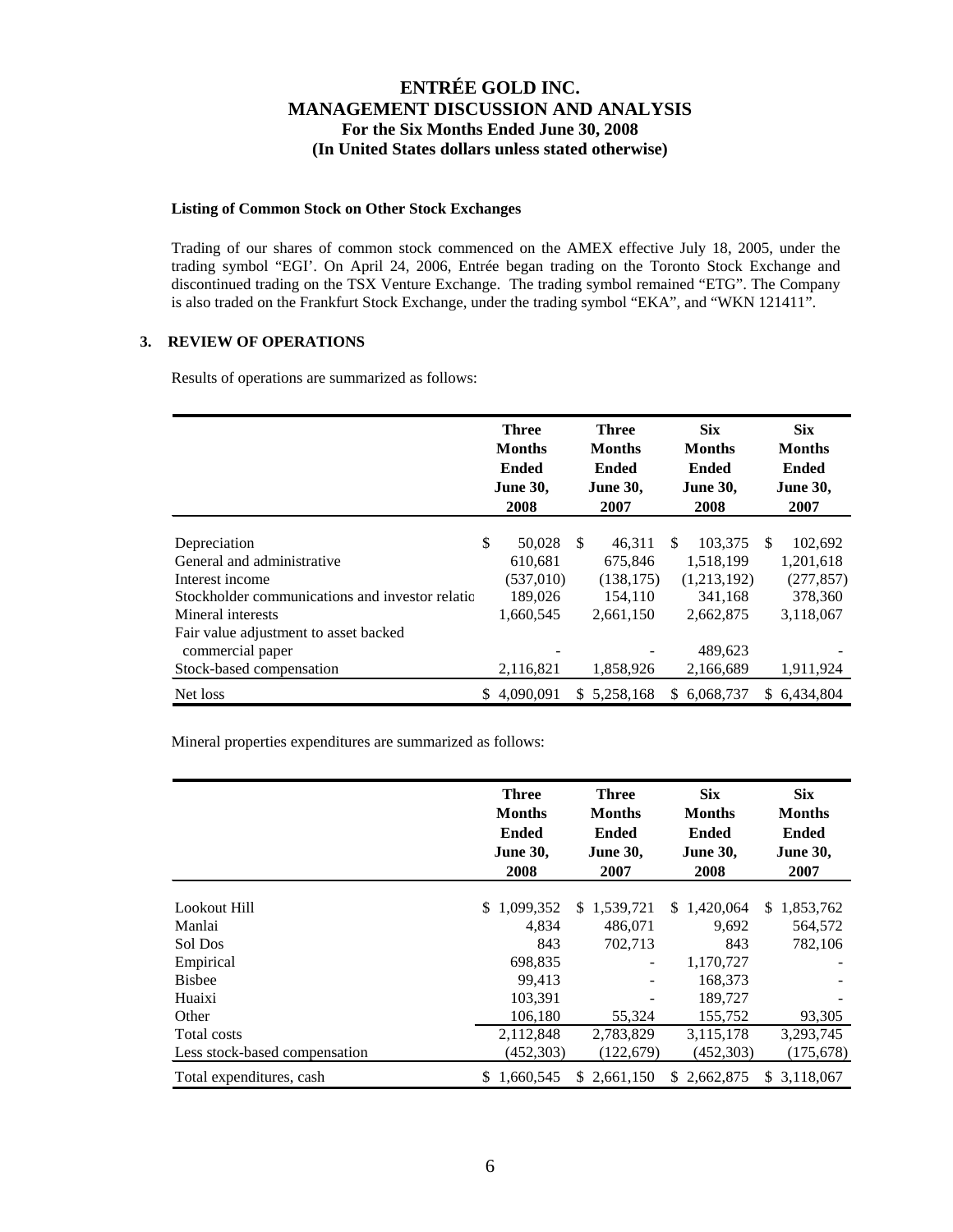### **A) EXPLORATION**

### **i. Ivanhoe Mines Joint Venture**

As discussed earlier, Ivanhoe Mines commenced an aggressive exploration program on the Project Property in 2004 under the terms of the Earn-In Agreement. This program was designed to determine if the Oyu Tolgoi mineralized system continued onto Entrée's Lookout Hill ground, within the Project Property area. Ivanhoe Mines has spent over \$35 million thus far and outlined two separate zones containing inferred mineral resources on the Project Property: the Hugo North Extension and the Heruga Deposit.

### *Hugo North Extension*

On February 1, 2006, Entrée announced that an initial mineral resource estimate prepared by Ivanhoe Mines under the supervision of AMEC had delineated an initial Inferred Resource for the Hugo North Extension on the Copper Flats area of the Project Property. The resource estimate was the result of a work program that defined a 625 metre extension to the Hugo North Deposit onto Entrée's property and outlined some extremely rich copper-gold mineralization.

This initial Hugo North Extension Inferred Resource was estimated to be 190 million tonnes at an average grade of 1.57% copper and 0.53 g/t gold for a copper equivalent grade of 1.91%, at a 0.6% copper equivalent cut-off. At the 0.6% copper equivalent cut-off, the Inferred Resource was estimated to contain 6.6 billion pounds of copper and 3.2 million ounces of gold.

In March 2007, the Company announced that an updated mineral resource estimate had been calculated, based on in-fill drilling conducted by Ivanhoe Mines up to November 1, 2006. The updated mineral resource estimate was prepared by AMEC and the corresponding technical report was filed on SEDAR (www.sedar.com). At a 0.6% copper equivalent cut-off, the Hugo North Extension is now estimated to contain an Indicated Resource of 117 million tonnes grading 1.80% copper and 0.61 g/t gold (a copper equivalent grade of 2.19%). This Indicated Resource is estimated to contain 4.6 billion pounds of copper and 2.3 million ounces of gold (Table 1). In addition the Hugo North Extension is estimated to contain an Inferred Resource of 95.5 million tonnes grading 1.15% copper and 0.31 g/t gold (a copper equivalent grade of 1.35%). The contained metal estimated within the Inferred Resource portion of the Hugo North Extension is 2.4 billion pounds of copper and 950,000 ounces of gold. See Table 1 below for details. For further information, see the Company's news release dated March 29, 2007 available on SEDAR.

#### *Cautionary Note to U.S. Investors concerning estimates of Inferred and Indicated Resources.*

*This section uses the term "Inferred and Indicated Resources." We advise U.S investors that while this term is recognized and required by Canadian regulations, the U.S. Securities and Exchange Commission does not recognize it. "Inferred and Indicated Resources" have a great amount of uncertainty as to their existence, and great uncertainty as to their economic and legal feasibility. It cannot be assumed that all or any part of the Inferred and Indicated Mineral Resource will ever be upgraded to a higher category. Under Canadian rules, estimates of Inferred and Indicated Mineral Resources may not form the basis of feasibility or pre-feasibility studies, except in rare cases. U.S. investors are cautioned not to assume that part or all of an Inferred and Indicated Resource exists, or is economically or legally mineable.*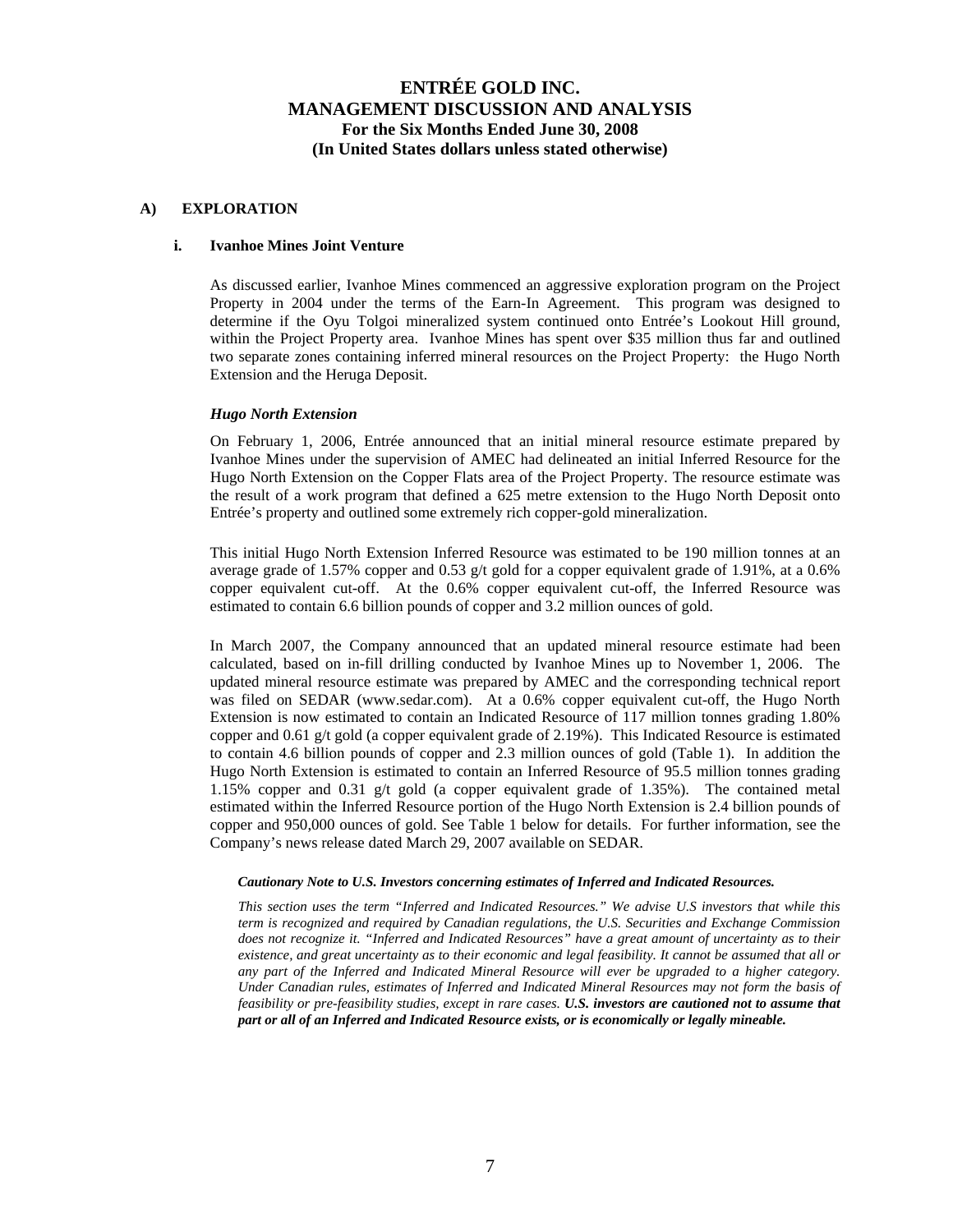#### **Table 1: Hugo North Extension Indicated and Inferred Mineral Resource on the Entrée/Ivanhoe Shivee Tolgoi Joint Agreement Property as of February 20, 2007 at various Copper-Equivalent (CuEq) cut-off grades**

|                  | CuEq    | <b>Tonnage</b> | Copper        | Gold  | $CuEq*$       | <b>Contained Metal</b>   |           |               |
|------------------|---------|----------------|---------------|-------|---------------|--------------------------|-----------|---------------|
| <b>Class</b>     | Cut-off | (tonnes)       | $\frac{1}{2}$ | (g/t) | $\frac{1}{2}$ | $(900 \text{ lb})$<br>Cu | $Au$ (oz) | CuEq('000 lb) |
| <b>Indicated</b> | 0.1     | 84,800,000     | 2.22          | 0.80  | 2.73          | 4,150,000                | 2,180,000 | 5,104,000     |
|                  | 0.6     | 117,000,000    | 1.80          | 0.61  | 2.19          | 4,643,000                | 2,290,000 | 5,649,000     |
|                  | 0.3     | 137,900,000    | 1.59          | 0.52  | 1.92          | 4,834,000                | 2,310,000 | 5,837,000     |
|                  |         |                |               |       |               |                          |           |               |
| <b>Inferred</b>  | 0.1     | 62,200,000     | 1.39          | 0.39  | 1.64          | 1.906.000                | 780,000   | 2,249,000     |
|                  | 0.6     | 95,500,000     | 1.15          | 0.31  | 1.35          | 2,421,000                | 950,000   | 2,842,000     |
|                  | 0.3     | 152,400,000    | 0.85          | 0.23  | 1.00          | 2,856,000                | 1,130,000 | 3,360,000     |

\*Copper equivalent (CuEq) grades have been calculated using assumed metal prices (US\$1.35/lb. for copper and US\$650/oz. for gold); %CuEq = %Cu +  $[Au(g/t)x(18.98/29.76)]$ . The equivalence formula was calculated assuming that gold recovery was 91% of copper recovery. The contained gold and copper represent estimated contained metal in the ground and have not been adjusted for the metallurgical recoveries of gold and copper

In 2006, Ivanhoe Mines completed a program of condemnation drilling on the Entrée-Ivanhoe Lookout Hill Agreement Area in preparation for infrastructure construction associated with the development of Oyu Tolgoi. On October 25, 2006, the Company announced that a body of lowgrade shallow copper and gold mineralization ("Ulaan Khud") was intersected approximately 7 kilometres north of the Hugo North Extension. The area between Ulaan Khud and the Hugo North Extension has received only limited drill testing and remains a viable exploration target.

## *Javhlant License (Heruga Deposit)*

The southward extension to the Oyu Tolgoi copper-gold mineralized system onto the Entrée-Ivanhoe Project Property has now been documented through drill testing by Ivanhoe Mines (see Entrée news releases of October 3 and 9, 2007 and January 16 and February 26, 2008 and the subsequent Inferred Resource estimate on March 12, 2008.)

Results from drilling at Heruga have identified significant molybdenum-rich copper-gold mineralization. These results prove that the Heruga discovery extends for a strike length of at least 1,800 metres, and remains open to the north, south and east. The Heruga Deposit was discovered by drill-testing an induced polarization ("IP") geophysical anomaly that defined a 3 kilometre-long, north-south zone of high chargeability with a width up to 1,000 metres. The anomaly trends northnortheast towards the Southwest Oyu Deposit on Oyu Tolgoi.

On March 12, 2008, Entrée announced an initial mineral resource estimate prepared for the Heruga copper, gold, and molybdenum deposit. Heruga is estimated to contain an Inferred Resource of 760 million tonnes grading  $0.48\%$  copper,  $0.55$  g/t gold and 142 ppm molybdenum for a copper equivalent grade of 0.91%, using a 0.60% copper equivalent cut-off grade, see Table 2 on page 12. Based on these figures, the Heruga deposit is estimated to contain at least 8 billion pounds of copper and 13.4 million ounces of gold. Drilling is being conducted by partner and project operator, Ivanhoe Mines.

Over 54,000 metres have been drilled to date on Heruga, outlining a coherent block of copper-goldmolybdenum mineralization extending for approximately 1,800 metres north-south, with a vertical thickness typically varying between 400 to 800 metres, and a width of 200 to 300 metres. The shallowest portion of this mineralized system starts at a vertical depth of between 500 and 600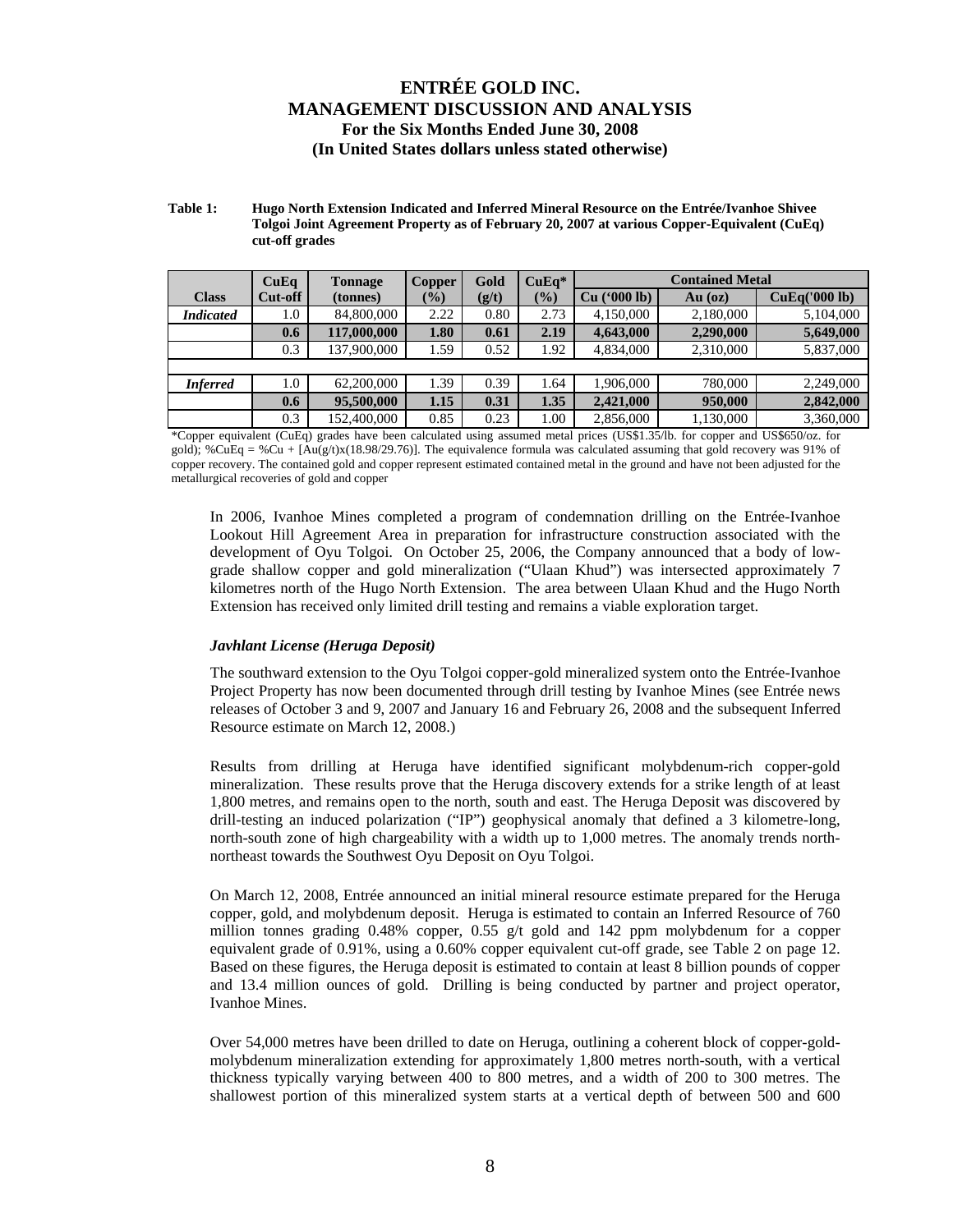metres. Ivanhoe Mines continues to drill the northern extension of the deposit, with one rig currently drilling on the Javhlant-Oyu Tolgoi license boundary.

| Cut-off               | <b>Tonnage</b> | <b>Cu</b>     | Au   | Mo  | Cu<br>$Eq*$   | <b>Contained Metal</b> |                  |                   |  |
|-----------------------|----------------|---------------|------|-----|---------------|------------------------|------------------|-------------------|--|
| CuEq<br>$\frac{6}{9}$ | 1000's<br>(t)  | $\frac{0}{0}$ | g/t  | ppm | $\frac{0}{0}$ | Cu<br>('000 lb)        | Au<br>''000 oz.) | CuEq<br>('000 lb) |  |
| >1.00                 | 210,000        | 0.57          | 0.97 | 145 | 1.26          | 2,570,000              | 6,400            | 5,840,000         |  |
| >0.60                 | 760,000        | 0.48          | 0.55 | 142 | 0.91          | 8,030,000              | 13,400           | 15,190,000        |  |
| >0.30                 | 1,420,000      | 0.37          | 0.40 | 111 | 0.69          | 11,670,000             | 18,200           | 21,530,000        |  |

## **Table 2: Heruga Inferred Resource - March 2008**

\*Copper Equivalent estimated using \$1.35/pound ("lb") copper ("Cu"), \$650/ounce ("oz") gold ("Au") and \$10/lb molybdenum ("Mo"). The equivalence formula was calculated assuming that gold and molybdenum recovery was 91% and 72% of copper recovery respectively. CuEq was calculated using the formula CuEq = %Cu +  $((g/t \text{ Au*18.98})+(Mo*0.01586))/29.76$ . The contained gold, copper and molybdenum in the tables have not been adjusted for recovery. The 0.6% CuEq cut-off is highlighted as the base case resource for underground bulk mining.

The discovery of the Heruga Deposit marks a new style of molybdenum-rich mineralization not previously encountered on the Oyu Tolgoi trend.

Identified deposits now occur over 20 kilometres along the structural trend hosting Oyu Tolgoi. Entrée management's long held belief that significant mineralization could extend onto Entrée's ground beyond the borders of Oyu Tolgoi has now been confirmed both to the north and south.

### **ii. Lookout Hill**

Results obtained during the 2007 exploration season were sufficiently encouraging that the technical team has proposed a phased follow-up program for 2008. A Phase I program including 2,000 metres of drilling has been designed to further test areas of interest with a second phase with 3,000 metres of drilling proposed if Phase I is successful.

Entrée commenced the 2008 exploration season on its 100% owned Lookout Hill property in May and is currently actively exploring the large western Togoot license. Efforts to date have been focused on following up targets identified by the 5,900 line-kilometre airborne magnetic survey completed in 2007. Target areas are being surveyed using prospecting, soil geochemistry, geophysics (magnetic and induced polarization) and trenching. Drilling of selected targets is expected to commence in early August.

For the three months ended June 30, 2008, Lookout Hill expenses were \$1,099,352 compared to \$1,539,721 during the three months ended June 30, 2007 as set out above. For the six months ended June 30, 2008, Lookout Hill expenses were \$1,420,064 compared to \$1,853,762 during the six months ended June 30, 2007 as set out above. The higher expenses in 2007 were due to an earlier commencement of the field season and the drilling program. We have not yet commenced a drilling program this season.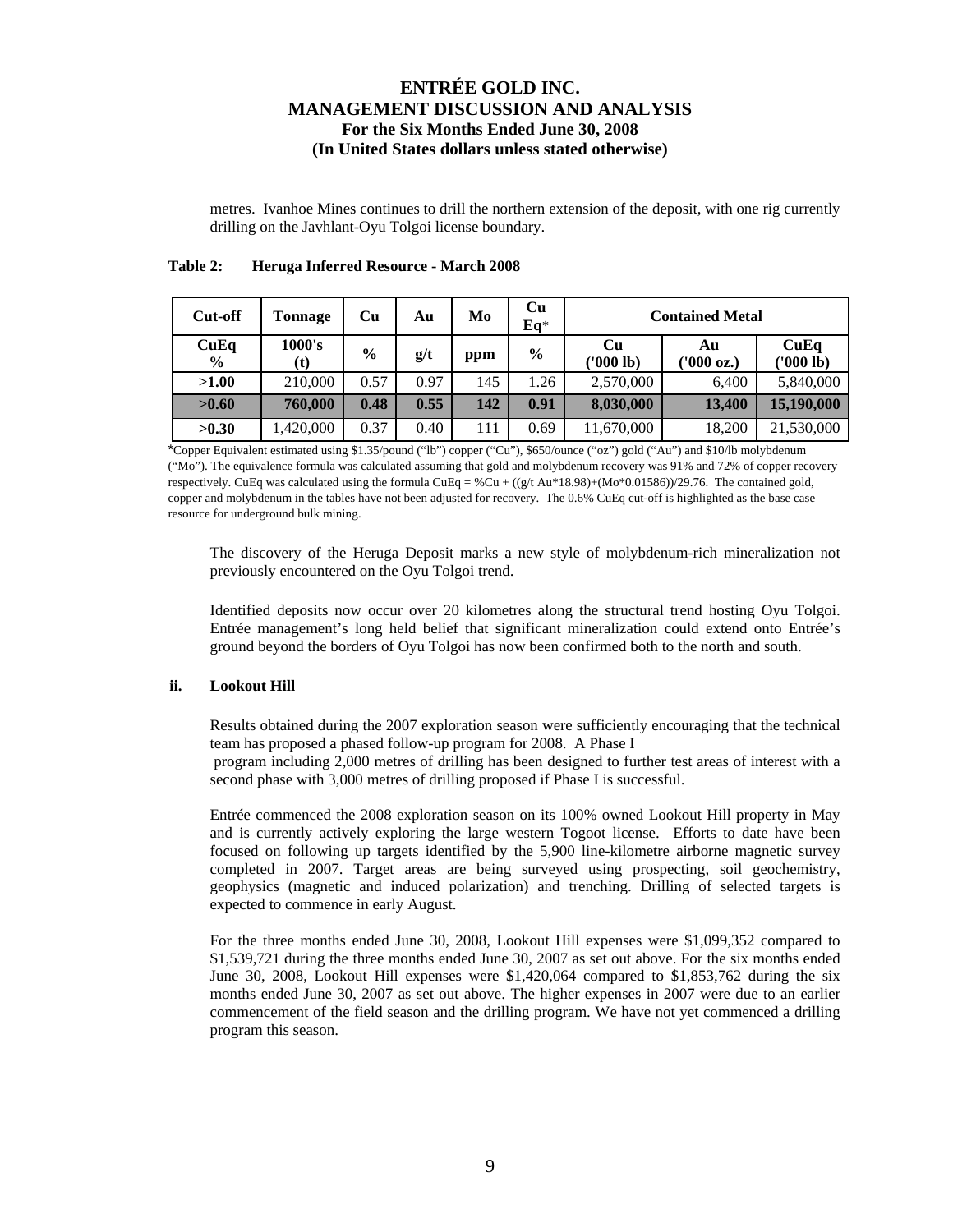### **iii. Manlai**

Entree's Manlai property is located approximately 125 kilometres to the north of Lookout Hill and adjoins the east end of Ivanhoe Mines' Kharmagtai porphyry copper-gold project. At the Manlai Project in 2007, 1,960 metres of diamond drilling was completed in two holes on the East Target area. This target was centred on coincident magnetometer and induced polarization anomalies, and anomalous copper and molybdenum in soil geochemistry, with surface exposure of stockwork quartz veining containing chalcopyrite and bornite over an area of 500 x 150 metres.

Limited work on the Manlai project is planned for 2008. The Company has chosen to extend the licence to 2010.

For the three months ended June 30, 2008, Manlai expenses were \$4,834 compared to \$486,071 during the three months ended June 30, 2007 as set out above. For the six months ended June 30, 2008, Manlai expenses were \$9,692 compared to \$564,572 during the six months ended June 30, 2007 as set out above. This decrease in expenditures was due to the termination of exploration at this location in August 2007.

#### **iv. Sol Dos Prospect**

In February, 2008, the Company chose to discontinue earning-in on the Sol Dos prospect due to the lack of favourable results and has terminated this agreement.

For the three months ended June 30, 2008, Sol Dos expenses were \$843 compared to \$702,713 during the three months ended June 30, 2007 as set out above. For the six months ended June 30, 2008, Sol Dos expenses were \$843 compared to \$782,106 during the six months ended June 30, 2007 as set out above. This decrease was due to the termination of exploration in 2007 and subsequent termination of the agreement in 2008.

#### **v. Empirical Discovery Agreement 2007**

In July 2007, the Company entered into an agreement with Empirical Discovery LLC to explore for and develop porphyry copper targets in southeastern Arizona and adjoining southwestern New Mexico. Under the terms of the agreement, Entrée has the option to acquire an 80% interest in any of the properties by incurring exploration expenditures totaling a minimum of \$1.9 million and issuing 300,000 shares within 5 years of the anniversary of Toronto Stock Exchange ("TSX") acceptance of the agreement (August 9, 2007). If Entrée exercises its option, Empirical may elect within 90 days to retain a 20% participating interest or convert to a 2% Net Smelter Returns ("NSR") royalty, half of which may be purchased for \$2 million.

The principals of Empirical have extensive experience in exploration for copper porphyries in the Americas, as well as access to proprietary geophysical interpretation techniques of particular application to large regional datasets. These techniques have been modeled using a number of known deposits, and the criteria developed will be used to identify buried targets from the regional database.

Entrée has acquired exploration rights to approximately 24,600 acres (9,995 ha) southeast of Safford, Arizona and extending into southwest New Mexico. Geophysical, geochemical and geological surveys have been completed on two of the four targets and are continuing on the other targets. Drill testing is expected to commence in the third quarter 2008.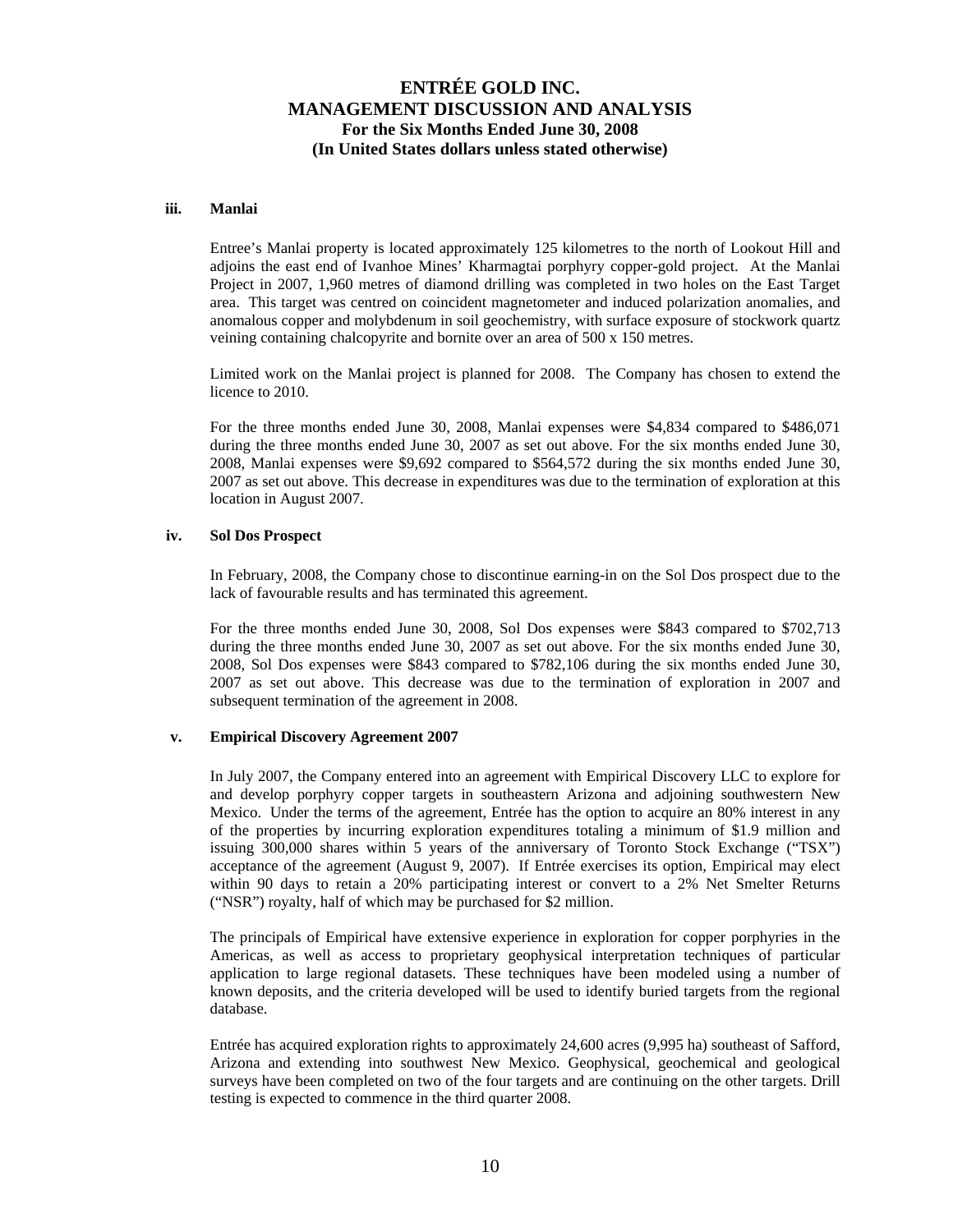For the three months ended June 30, 2008, Empirical expenses were \$698,835 compared to \$Nil during the three months ended June 30, 2007 as set out above. For the six months ended June 30, 2008, Empirical expenses were \$1,170,727 compared to \$Nil during the six months ended June 30, 2007 as set out above. The Company did not begin active exploration until the end of 2007; therefore there were no exploration costs in the first half of 2007.

#### **vi. Empirical Discovery Agreement 2008 (Bisbee)**

In January 2008, the Company entered into a second agreement with Empirical Discovery LLC to explore for and test porphyry copper targets in a specified area near Bisbee, Arizona. Bisbee is located within a copper district that produced over 8 billion pounds of copper and 3 million ounces of gold in the last century. The Company intends to use the proprietary geophysical interpretation techniques developed by the principals of Empirical to locate buried porphyry copper targets. The recently acquired property covers over 10,800 acres (4,370 ha). Under the terms of the agreement, Entrée has the option to acquire an 80% interest in any of the properties by incurring exploration expenditures totaling a minimum of \$1.9 million and issuing 150,000 shares within 5 years of the anniversary of TSX acceptance of the agreement (Feb 13, 2008). If Entrée exercises its option, Empirical may elect within 90 days to retain a 20% participating interest or convert to a 2% NSR royalty, half of which may be purchased for \$2 million.

Land acquisition and reconnaissance exploration were conducted during the first half 2008. Geophysical surveys are expected to commence in the third quarter 2008.

For the three months ended June 30, 2008, Bisbee expenses were \$99,413 compared to \$Nil during the three months ended June 30, 2008 as set out above. For the six months ended June 30, 2008, Bisbee expenses were \$168,373 compared to \$Nil during the six months ended June 30, 2008 as set out above. The Company did not enter into an agreement to explore this location until 2008; therefore there were no costs in 2007.

#### **vii. Huaixi**

In November, 2007, Entree entered into an agreement with the Zhejiang No. 11 Geological Brigade to explore for copper within three contiguous exploration licenses, totaling approximately 61 square kilometres in Pingyang County, Zhejiang Province, People's Republic of China.

Entrée has agreed to spend \$3 million to fund exploration activities on the licences (collectively known as "Huaixi" - see maps on www.entreegold.com) over a four year period. After Entrée has expended \$3 million, the Company will hold a 78% interest and Zhejiang No. 11 Geological Brigade will hold a 22% interest in the project.

The licenses cover a large area of advanced argillic alteration with peripheral, small scale, pastproducing copper and pyrite mines. As the area has not been extensively drill-tested to depth or explored using deep-penetrating geophysical techniques, it is believed to offer excellent potential for buried copper-gold deposits. The geology of the Huaixi area is similar to that of high-level systems associated with a number of porphyry copper deposits elsewhere in the world.

The Company is currently finalizing setup of a Chinese business entity. Once completed, active exploration is expected to begin directly.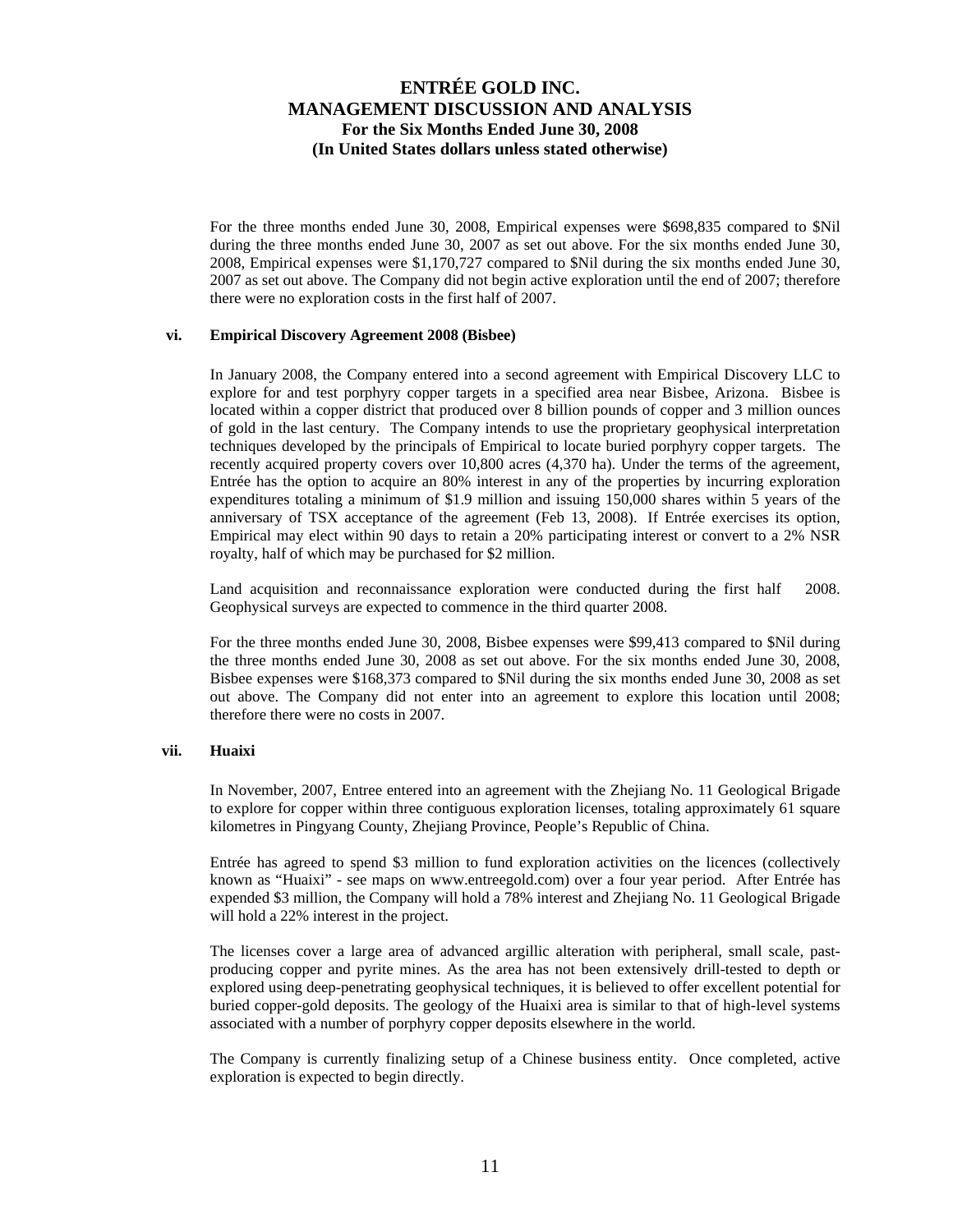For the three months ended June 30, 2008, Huaixi expenses were \$103,391 compared to \$Nil during the three months ended June 30, 2007 as set out above. For the six months ended June 30, 2008, Huaixi expenses were \$189,727 compared to \$Nil during the six months ended June 30, 2007 as set out above. The Company did not enter into an agreement to explore this location until the end of 2007; therefore there were no costs in 2007.

### **B) GENERAL AND ADMINISTRATIVE**

For the three months ended June 30, 2008, general and administrative expense before stock-based compensation was \$610,681 compared to \$675,846 during the three months ended June 30, 2007 as set out above. The decrease was due to the change in classification of the UB Office from General and Administrative to Mineral Properties Interest. For the six months ended June 30, 2008, general and administrative expense before stock-based compensation was \$1,518,860 compared to \$1,201,618 during the six months ended June 30, 2007 as set out above. The increase was primarily due to Sarbanes Oxley Act Section 404 Compliance and increased expenses associated with the administration of new projects.

### **C) STOCK-BASED COMPENSATION**

For the three months ended June 30, 2008, stock-based compensation expense was \$2,116,821 compared to \$1,858,926 during the three months ended June 30, 2007 as set out above. Stock-based compensation expense for the three months ended June 30, 2008 represents the fair value of vesting stock options. During the three months ended June 30, 2008, 1,547,500 options were granted with a fair value of \$2,082,102 compared to 1,320,500 options granted during the three months ended June 30, 2007, with fair value of \$1,858,926.For the six months ended June 30, 2008, stock-based compensation expense was \$2,166,689 compared to \$1,911,924 during the six months ended June 30, 2007 as set out above. During the six months ended June 30, 2008, 1,552,500 options were granted with a fair value of \$2,091,088 compared to 1,370,500 options granted during the six months ended June 30, 2007, with fair value of \$1,911,924.

## **D) STOCKHOLDER COMMUNICATIONS AND INVESTOR RELATIONS**

For the three months ended June 30, 2008, stockholder communications and investor relations expense before stock-based compensation was \$189,026 compared to \$154,111 during the three months ended June 30, 2007 as set out above. This difference was due to an increase in international travel in support of investor relations activities. For the six months ended June 30, 2008, stockholder communications and investor relations expense before stock-based compensation was \$341,168 compared to \$378,360 during the six months ended June 30, 2007 as set out above. This decrease was due to a reduction in advertising and conference expenses.

#### **E) INTEREST INCOME**

For the three months ended June 30, 2008, interest income was \$537,010 compared to \$138,175 during the three months ended June 30, 2007 as set out above. For the six months ended June 30, 2008, interest income was \$1,213,192 compared to \$277,857 during the six months ended June 30, 2007 as set out above. The Company earns income on its cash and cash equivalents. The increase was due to greater principal amounts invested due to the proceeds from the exercise of warrants, the exercise of options and the Treasury Offering.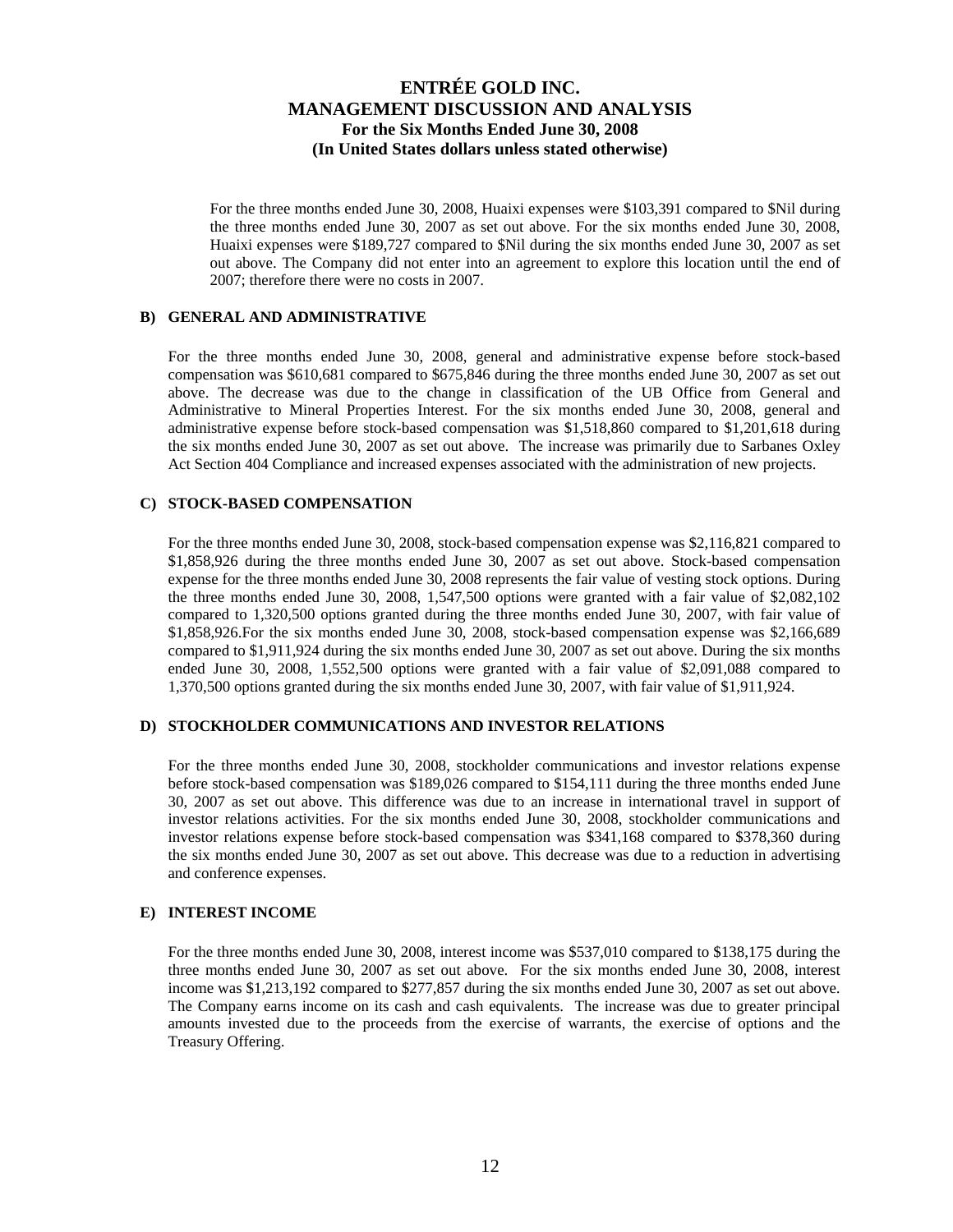## **F) VALUATION OF INVESTMENT**

At June 30, 2008, the Company's had C\$4,015,709 invested in Asset Backed Commercial Paper ("ABCP") initially rated R1-High by the Dominion Bond Rating Service. ABCP is a short-term debt security issued by special purpose vehicles ("conduits"). The term of ABCP ranges from one to 364 days and repayment of maturing ABCP is dependent on the cash generated by the conduits' underlying assets as well as the ability of the conduits to issue new ABCP.

The underlying assets supporting the ABCP range from traditional financial assets, such as auto loans and leases, to synthetic leveraged collateralized debt obligations ("CDO's"). In mid-August 2007 a number of sponsors of non-bank managed ABCP, including those with which the Company had invested, announced that they could not issue ABCP due to unfavourable conditions in the Canadian capital markets. As a result, maturing ABCP was not redeemed.

From August 16, 2007 to March 17, 2008, the non-bank ABCP market remained the subject of an agreement signed on August 16, 2007 amongst a number of affected parties. This agreement, referred to as the "Montreal Accord", contemplated a restructuring of ABCP with the expressed intention of replacing the investments with long-term floating rate notes that have characteristics more closely related to the underlying assets. In September 2007, a Pan-Canadian Investor Committee ("the Committee") was established and charged with implementing the Montreal Accord. The Company is not a signatory to the Montreal Accord or a member of the Committee. However, it has been monitoring the Committee's progress directly and through its advisors.

On March 17, 2008 the conduits filed for creditor protection under the Companies' Creditors Arrangement Act (CCAA) and immediately filed a proposed restructuring plan ("the Plan") that implements the Montreal Accord. On April 25, 2008, Investors voted in favour of the Plan, and it was sanctioned by the court on June 5, 2008. Subsequent appeals of the sanction order were brought before the Ontario Court of Appeal in June 2008 and the Court of Appeal has yet to issue a ruling on the various appeals. If the appeals are successful, the immediate effect will be to overturn the sanction order and essentially disallow the contemplated restructuring. However, the Company expects that such an outcome may result in further appeals to the Supreme Court of Canada to reinstate the sanction order.

While there can be no certainty at this point of a successful completion of this restructuring, the Company believes that a successful restructuring is likely and has assumed in the valuation of its holdings that the restructuring will indeed be complete by October 1, 2008. If the restructuring fails, the value of the Company's holdings is likely to materially different from the figure presented herein.

Currently, there is no active market for the ABCP the Company holds and no liquidity is anticipated until the Plan is implemented at which time the Company expects a secondary trading market to develop. Accordingly, we continue to classify these investments as long-term assets until such time as the underlying investments can be readily sold.

Under the Plan, existing ABCP will be exchanged for several classes of new long term floating rate notes. Based on information currently available from the Committee the notes we will receive under the plan will be as follows: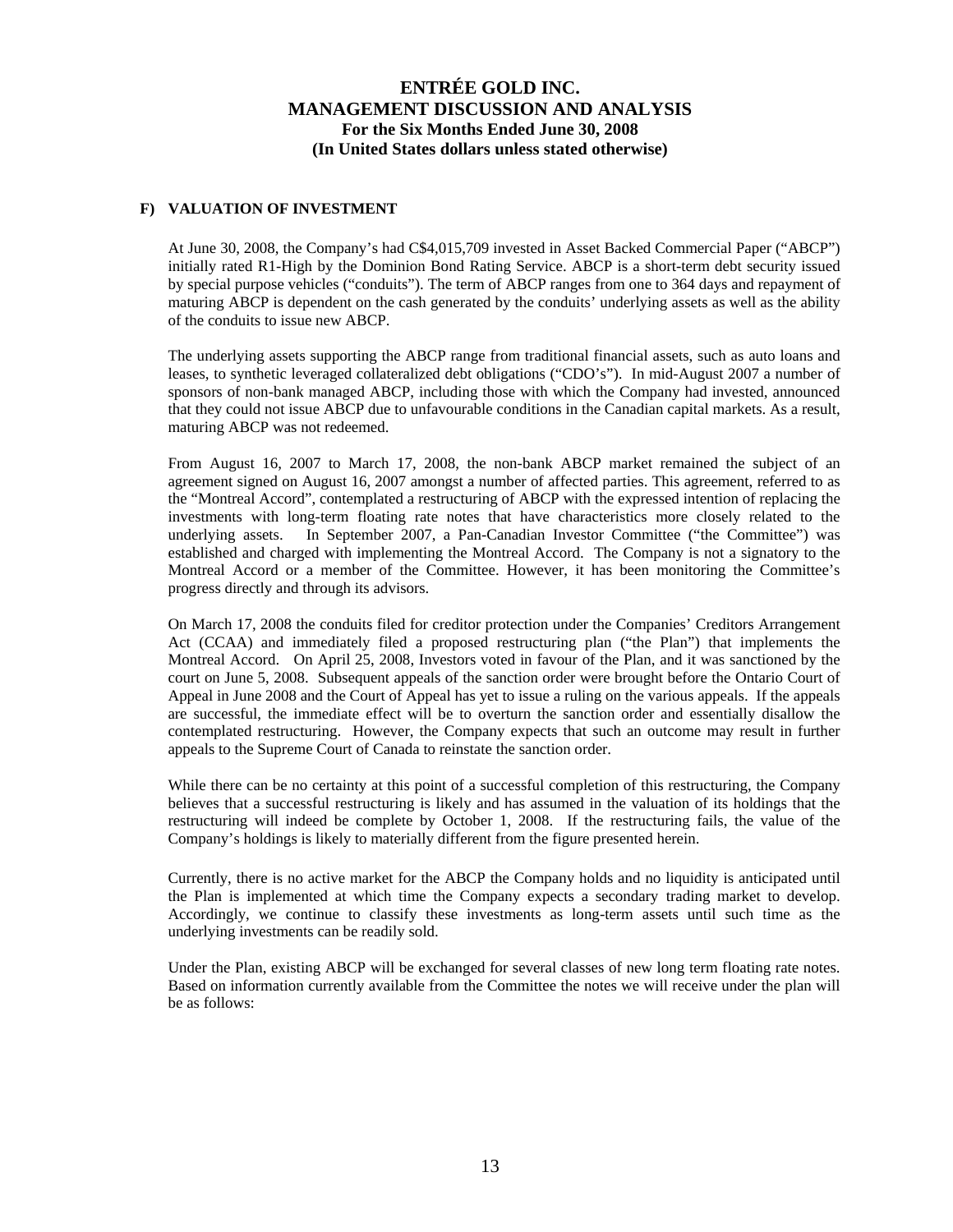|                               |                | <b>Expected Credit   Par Amount</b> |               |
|-------------------------------|----------------|-------------------------------------|---------------|
| <b>Issuer</b>                 | Class          | Rating                              | $\mathbf{CS}$ |
| <b>Master Asset Vehicle 2</b> | A1             | AA                                  | 822,417<br>S  |
| <b>Master Asset Vehicle 2</b> | A <sub>2</sub> | AA                                  | 2,621,455     |
| <b>Master Asset Vehicle 2</b> |                | none                                | 451,366       |
| Master Asset Vehicle 2        |                | none                                | 120,471       |
| <b>Total</b>                  |                |                                     | 4,015,709     |

At June 30, 2008 the fair value of the Company's financial instrument, which is measured on a recurring basis was C\$2,493,852. This instrument is valued based on Level 3 inputs (Note 3) and represents the Company's only financial instrument.

Management has estimated as at June 30, 2008 the fair value adjustment on ABCP held by using a probability-weighted cash flow approach. To accomplish this, we modeled the key characteristics of the new notes ("Restructured Notes") based upon details provided in the Information Statement and JP Morgan Report issued by the Committee on March 20, 2008. Where these materials lacked sufficient detail, Management developed estimates with the assistance of an external financial advisor.

The Company then arrived at a value for the Restructured Notes by estimating the yield that a prospective purchaser would require in order to purchase the notes. The resulting valuation is the one that provides the required yield to prospective investors and is estimated to be function of credit quality, prevailing interest rates, the potential for future margin calls, the potential lack of liquidity in the market, and the complexity of the instruments. Depending on the class of note, our estimates of required yield ranged from 7.30% to 29.3%.

We have not included an estimate of the Committee's restructuring costs, which have been advised as being immaterial, nor have we included any interest income on our investments since their acquisition dates of August, 2007.

The assumptions which have the most significant impact on our estimates of fair value include: whether or not the restructuring is successful and the yield required by prospective investors. In the event the restructuring is unsuccessful, recoverable values could be materially different from the estimated value presented here. With regard to the yield requirement, we have done a sensitivity analysis on that assumption with yielded a range of potential valuations between \$2.3 million and \$2.7 million.

Based on this fair value methodology, we recorded an estimated fair value charge of \$489,623 in the quarter ended March 31, 2008 and no further impairment for the quarter ended June 30, 2008. While we believe that we have utilized an appropriate methodology to estimate fair value, given the current state and ongoing volatility of global credit markets there can be no assurance that management's estimate of potential recovery as at June 30, 2008 is accurate. Subsequent adjustments, either materially higher or lower, may be required in future reporting periods. Management will continue to seek all avenues to recover the maximum value from the original investments and interest due.

## **G) OUTLOOK**

In Mongolia, the Company has proposed a work program for its 100% owned ground outside of the agreement area of Lookout Hill to be conducted in two phases. Phase I comprises a 2,000 metre drill program, surface mapping and sampling and a focused geophysical program which commenced in May 2008. Should Phase I prove successful, Phase II has been designed for a further 3,000 metres of drilling. The Company has budgeted approximately \$3.8 million for the Lookout Hill work program in 2008.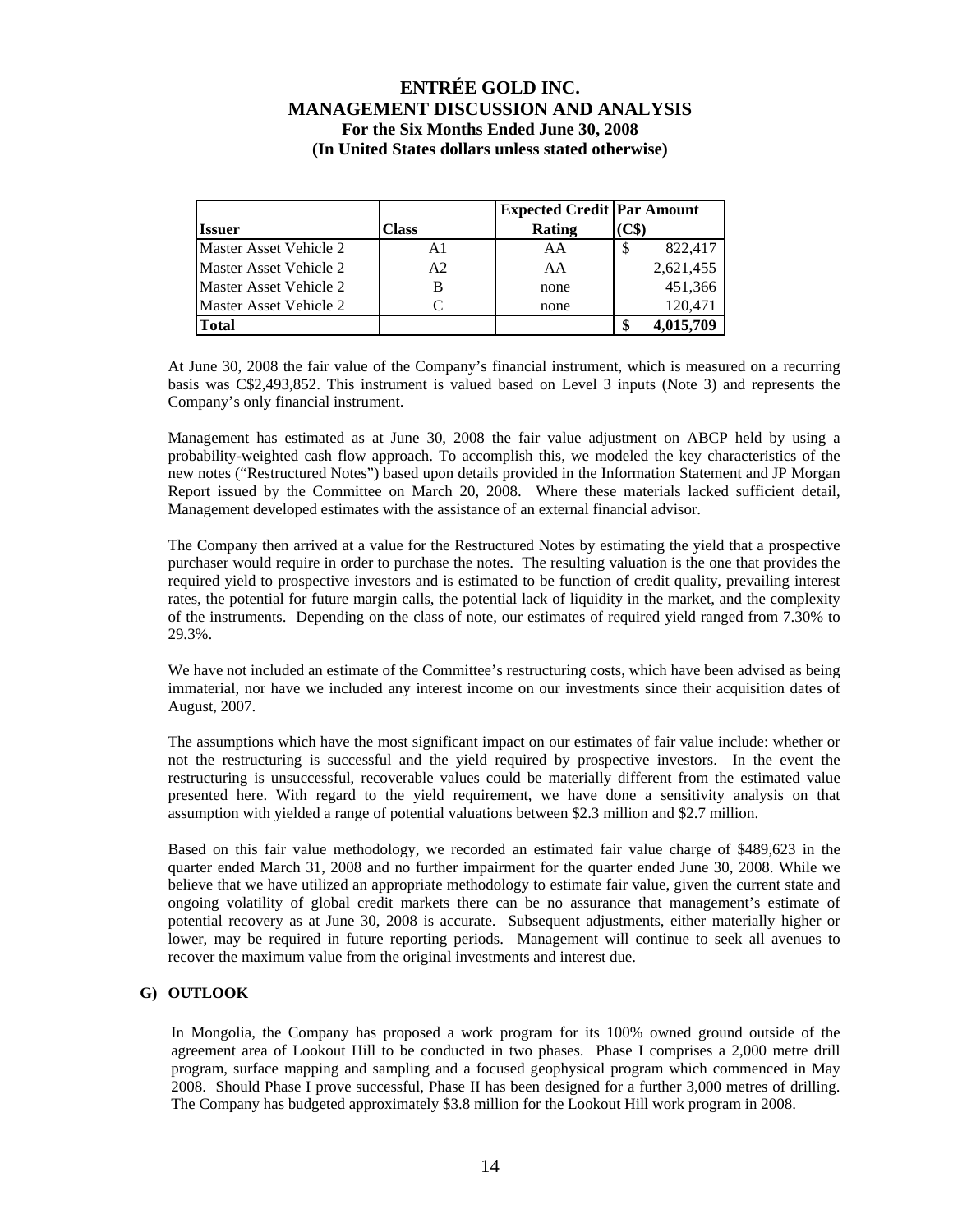Mineral licenses for the Shivee Tolgoi, Javhlant and Togoot properties were extended for final expiry in March and April 2010, unless previously converted to mining licenses. A portion of the Shivee Tolgoi license and the Javhlant license are subject to the joint venture with Ivanhoe Mines. The Manlai licence also expires in March 2010. Mongolian exploration licenses are maintained in good standing by payment to the Mineral Resources and Petroleum Authority of Mongolia of set annual fees escalating from \$0.10 to \$1.50 per hectare over the course of the mineral tenure. The total estimated annual fee in order to maintain the licenses in good standing is approximately \$280,000.

Drilling by the Ivanhoe-Entrée Project Property is expected to continue on the Heruga Deposit with one to three drills.

Ground acquisition of priority targets has largely been completed in Arizona and New Mexico as per the Empirical Agreement 2007. Evaluation of the acquired targets has begun and is expected to continue throughout 2008 with drilling commencing in the third quarter 2008. The Company has budgeted approximately \$1.4 million for the Empirical Arizona and New Mexico work program in 2008.

Ground acquisition in Arizona has been completed with regard to the Empirical/Bisbee Agreement 2008, in the vicinity of Bisbee, Arizona. Target identification and preliminary exploration is expected to begin in third quarter of 2008. The Company has budgeted approximately \$725,000 for the Bisbee work program in 2008.

The Company entered into an agreement with the Zhejiang No. 11 Geological Brigade to explore for copper within three prospective contiguous exploration licences, totaling approximately 61 square kilometres in Pingyang County, Zhejiang Province, People's Republic of China. After Entrée has expended \$3 million over 4 years, the Company will have earned a 78% interest and Zhejiang No. 11 Geological Brigade will hold a 22% interest in the project. The Company is currently in the process of finalizing registration of a Chinese business entity. It is common practice to have an agreement in place before an entity may be formed. Once the entity has been established, the Company expects to begin exploration work on the property licences immediately. The Company has budgeted approximately \$500,000 for the China work program in 2008.

The Company is actively engaged in looking for properties to acquire and manage, which are complementary to its existing projects, particularly large tonnage base and precious metal targets in eastern Asia (particularly China, Mongolia and Russia), in the southwestern United States (Arizona, New Mexico and Nevada) and South America.

The commodities the Company is most likely to pursue include copper, gold and molybdenum, which are often associated with large tonnage, porphyry related environments. The Company has entered into agreements to acquire these types of targets over the past several months in the southwestern U.S and more recently in China. Other jurisdictions may be considered, depending on the merits of the potential asset. Other commodity associations the Company may consider include mafic-ultramafic hosted nickel and intrusive-related tungsten-tin-base metals. These commodities often occur in large tonnage geological environments.

Smaller, higher grade systems will be considered by the Company if they demonstrate potential for nearterm production and cash-flow. If the Company is able to identify smaller, higher grade bodies that may be indicative of concealed larger tonnage mineralized systems, it may negotiate and enter into agreements to acquire them.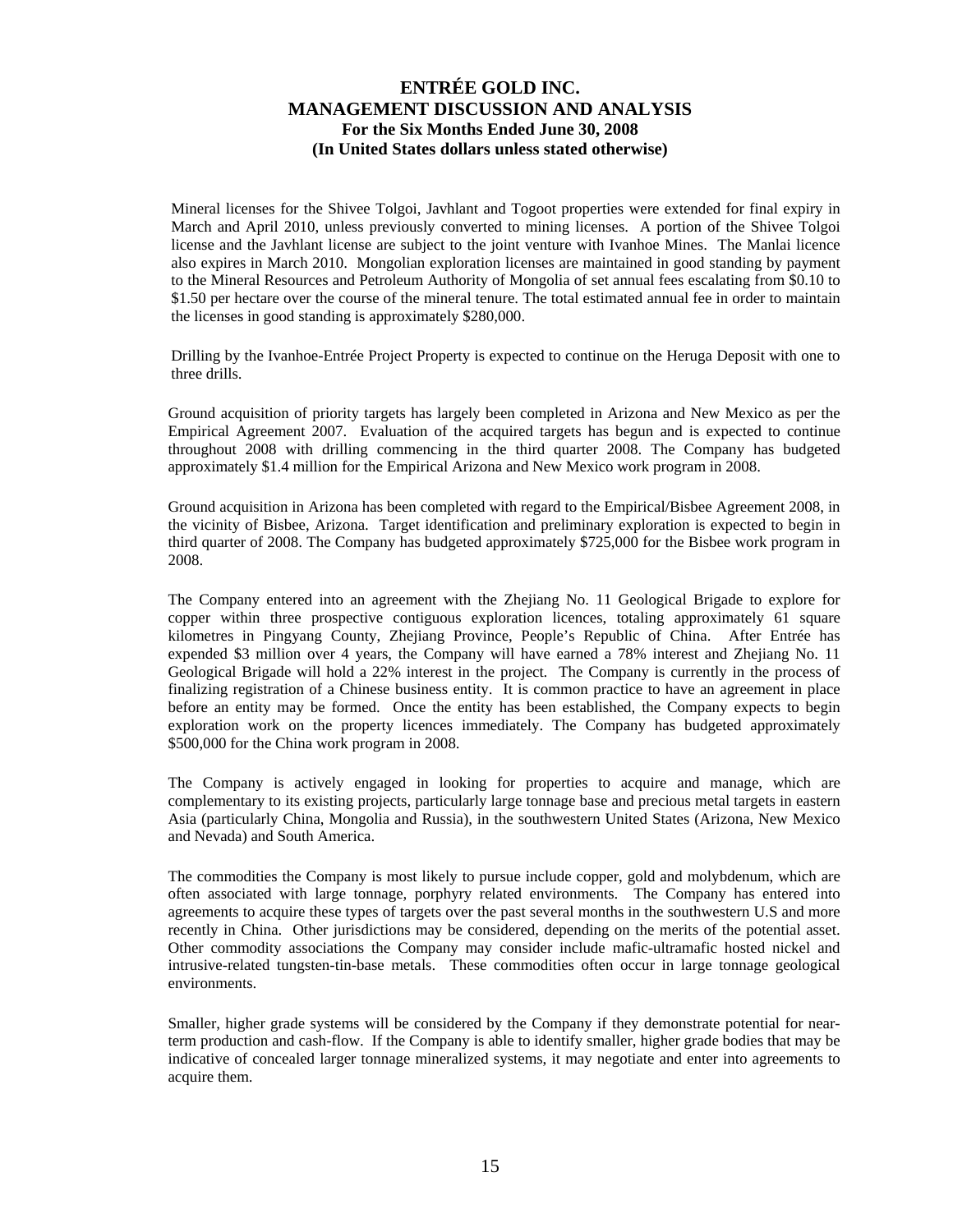## **4. SELECTED QUARTERLY DATA**

|                                                           | <b>Three</b><br><b>Months</b><br><b>Ended</b>                            | <b>Three</b><br><b>Months</b><br><b>Ended</b>                      | <b>Three</b><br><b>Months</b><br><b>Ended</b>         | <b>Three</b><br><b>Months</b><br><b>Ended</b>                                       |
|-----------------------------------------------------------|--------------------------------------------------------------------------|--------------------------------------------------------------------|-------------------------------------------------------|-------------------------------------------------------------------------------------|
|                                                           | <b>June 30,</b><br>2008                                                  | March 31,<br>2008                                                  | 2007                                                  | December 31, September 30,<br>2007                                                  |
| Exploration                                               | \$2,112,848                                                              | \$1,002,330                                                        | 1,097,168<br>\$                                       | 2,120,233<br>\$                                                                     |
| General and administrative                                | 2,514,253                                                                | 1,162,875                                                          | 1,222,037                                             | 773,664                                                                             |
| Loss from operations                                      | (4,627,101)                                                              | (2,165,205)                                                        | (2,319,205)                                           | (2,893,897)                                                                         |
| Interest income                                           | 537,010                                                                  | 676,182                                                            | 494,635                                               | 318,226                                                                             |
| Fair value adjustment to asset backed<br>commercial paper |                                                                          | (489, 623)                                                         | (425, 108)                                            | (573, 263)                                                                          |
| Net loss                                                  | \$ (4,090,091)                                                           | $\sqrt{(1,978,646)}$                                               | $\sqrt{(2,249,678)}$                                  | (3, 148, 934)<br>\$                                                                 |
|                                                           |                                                                          |                                                                    |                                                       |                                                                                     |
| Loss per share, basic and diluted                         | \$<br>$(0.04)$ \$                                                        | $(0.03)$ \$                                                        | $(0.03)$ \$                                           | (0.04)                                                                              |
|                                                           | <b>Three</b><br><b>Months</b><br><b>Ended</b><br><b>June 30,</b><br>2007 | <b>Three</b><br><b>Months</b><br><b>Ended</b><br>March 31,<br>2007 | <b>Three</b><br><b>Months</b><br><b>Ended</b><br>2006 | <b>Three</b><br><b>Months</b><br><b>Ended</b><br>December 31, September 30,<br>2006 |
| Exploration                                               | 2,783,829<br>\$.                                                         | \$<br>509,916                                                      | 1,790,930<br>S                                        | 2,571,691<br>\$                                                                     |
| General and administrative                                | 2,612,514                                                                | 806,402                                                            | 789,337                                               | 1,240,727                                                                           |
| Loss from operations                                      | (5,396,343)                                                              | (1,316,318)                                                        | (2,580,267)                                           | (3,812,418)                                                                         |
| Interest income                                           | 138,175                                                                  | 139,682                                                            | 174,532                                               | 202,112                                                                             |
| Fair value adjustment to asset backed<br>commercial paper |                                                                          |                                                                    |                                                       |                                                                                     |
| Net loss                                                  | \$ (5,258,168)                                                           | \$(1,176,636)                                                      | \$(2,405,735)                                         | $\mathbb{S}$<br>(3,610,306)                                                         |

Loss per share, basic and diluted  $\qquad$  (0.07) \$ (0.03) \$ (0.03) \$ (0.05)

The Company's Mongolian exploration season typically begins in April and ends in November. Exploration costs in the second quarter of 2008 decreased compared to the same quarter in 2007 due to a later start of the field season. Increased costs were incurred in the first quarter of 2008 compared to the same period in 2007 due to increased general and administrative costs related to corporate matters, particularly Sarbanes Oxley Act Section 404 Compliance and the addition of exploration projects in China and Arizona. The decreased exploration costs in the third and fourth quarters of 2007 compared to 2006 were due to the curtailment of the exploration program on the Manlai project.

General and administrative costs fluctuate throughout the year, primarily due to stock-based compensation expenses.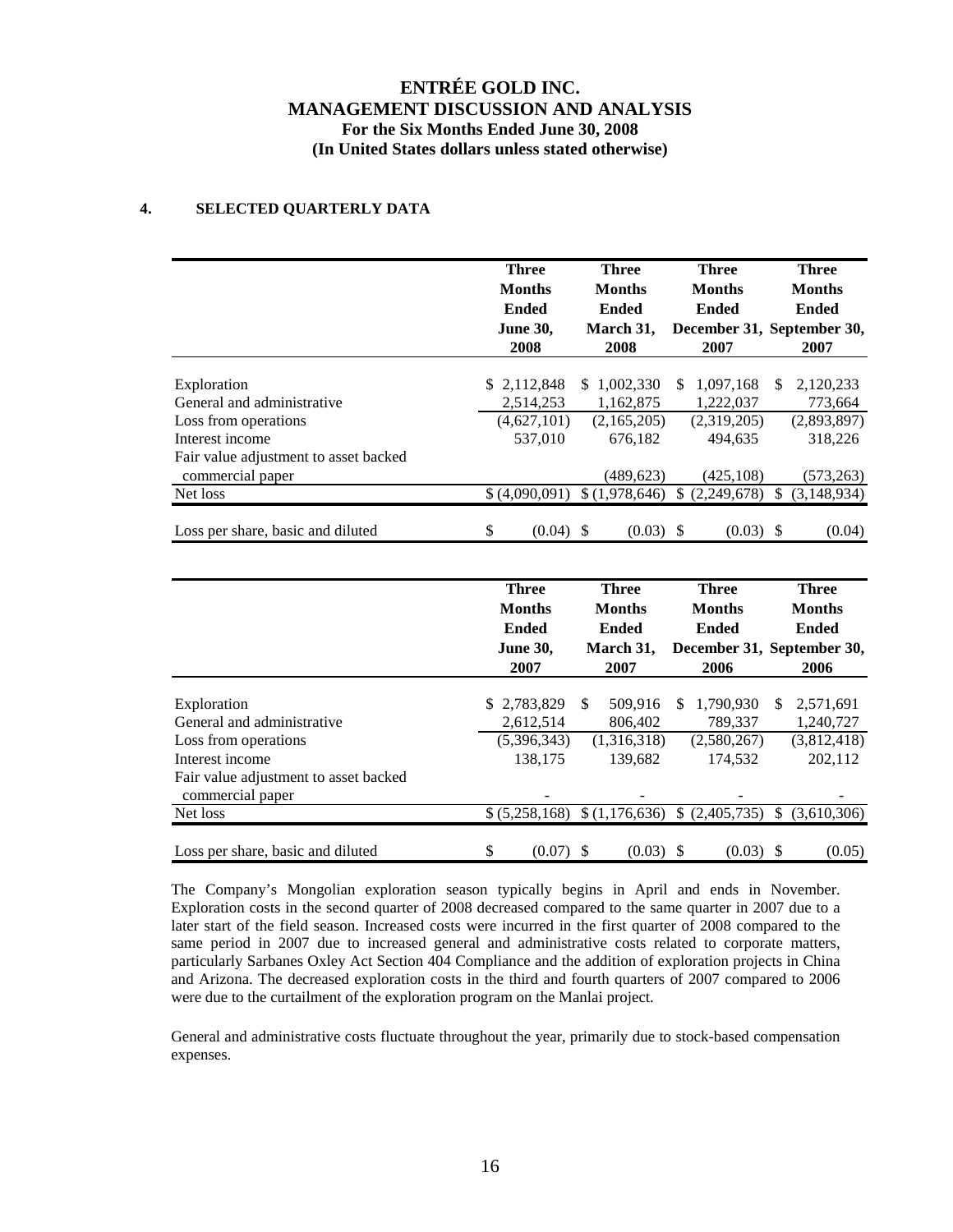## **5. LIQUIDITY**

To date the Company has not generated significant revenues from its operations and is considered to be in the exploration stage. Working capital on hand at June 30, 2008 was \$62,757,450 and is more than sufficient to finance budgeted exploration, general and administrative expense, investor relations for 2008. Cash and cash equivalents and short-term investments were \$61,904,968 at June 30, 2008 or \$0.66 per weighted average share outstanding. The company has approximately \$52 million surplus funds available for acquisitions and/or operating requirements for 2008 and subsequent years. At present, the Company is dependent on equity financing for additional funding if required. Should one of the Company's projects proceed to the mine development stage, it is expected that a combination of debt and equity financing would be available.

## **Operating activities**

Cash used in operations was \$3,602,083 for the six months ended June 30, 2008 (June 30, 2007 - \$4,241,092) and represents expenditures on mineral property exploration and general and administrative expense as described above for both periods.

## **Financing activities**

During the three months ended June 30, 2008 and 2007, the Company issued common shares as follows:

|                                                | <b>Six Months</b><br><b>Ended</b><br><b>June 30,</b><br>2008 | <b>Six Months</b><br><b>Ended</b><br><b>June 30,</b><br>2008 | <b>Six Months</b><br><b>Ended</b><br><b>June 30,</b><br>2007 | <b>Six Months</b><br><b>Ended</b><br><b>June 30,</b><br>2007 |
|------------------------------------------------|--------------------------------------------------------------|--------------------------------------------------------------|--------------------------------------------------------------|--------------------------------------------------------------|
|                                                | <b>Shares</b>                                                | Amount                                                       | <b>Shares</b>                                                | Amount                                                       |
| Private placements<br><b>Share Issue Costs</b> | $\overline{\phantom{a}}$<br>$\overline{\phantom{a}}$         | \$<br>(7,186)                                                |                                                              | \$                                                           |
| Exercise of warrants                           | $\overline{\phantom{0}}$                                     |                                                              | 7,542,408                                                    | 20,392,043                                                   |
| Exercise of stock options                      | 465,000                                                      | 521,817                                                      | 130,000                                                      | 93,095                                                       |
| Mineral property interest                      | 10,000                                                       |                                                              |                                                              |                                                              |
|                                                | 475,000                                                      | 514,631                                                      | 7,672,408                                                    | \$20,485,138                                                 |

Warrants exercised in June 2007 represent in part the exercise by Rio Tinto of 12,613,842 warrants to purchase one half of one share and the resultant issuance of 6,306,920 shares for proceeds of \$17,051,716. Warrants exercised in June 2007 represent in part the exercise by Ivanhoe Mines of 2,470,978 warrants to purchase one half of one share and the resultant issuance of 1,235,488 shares for proceeds of \$3,340,327.

On November 26, 2007, the Company closed a Treasury Offering on a bought deal basis, consisting of 10 million Common Shares of the Company at an offering price of C\$3.00 per Common Share representing gross proceeds to the Company treasury of C\$30 million from which fees and closing costs were deducted. In order to maintain their percentage ownership of Entrée's issued and outstanding shares of approximately 14.7% and 15.9% respectively, Ivanhoe Mines and Rio Tinto exercised their pre-emptive rights and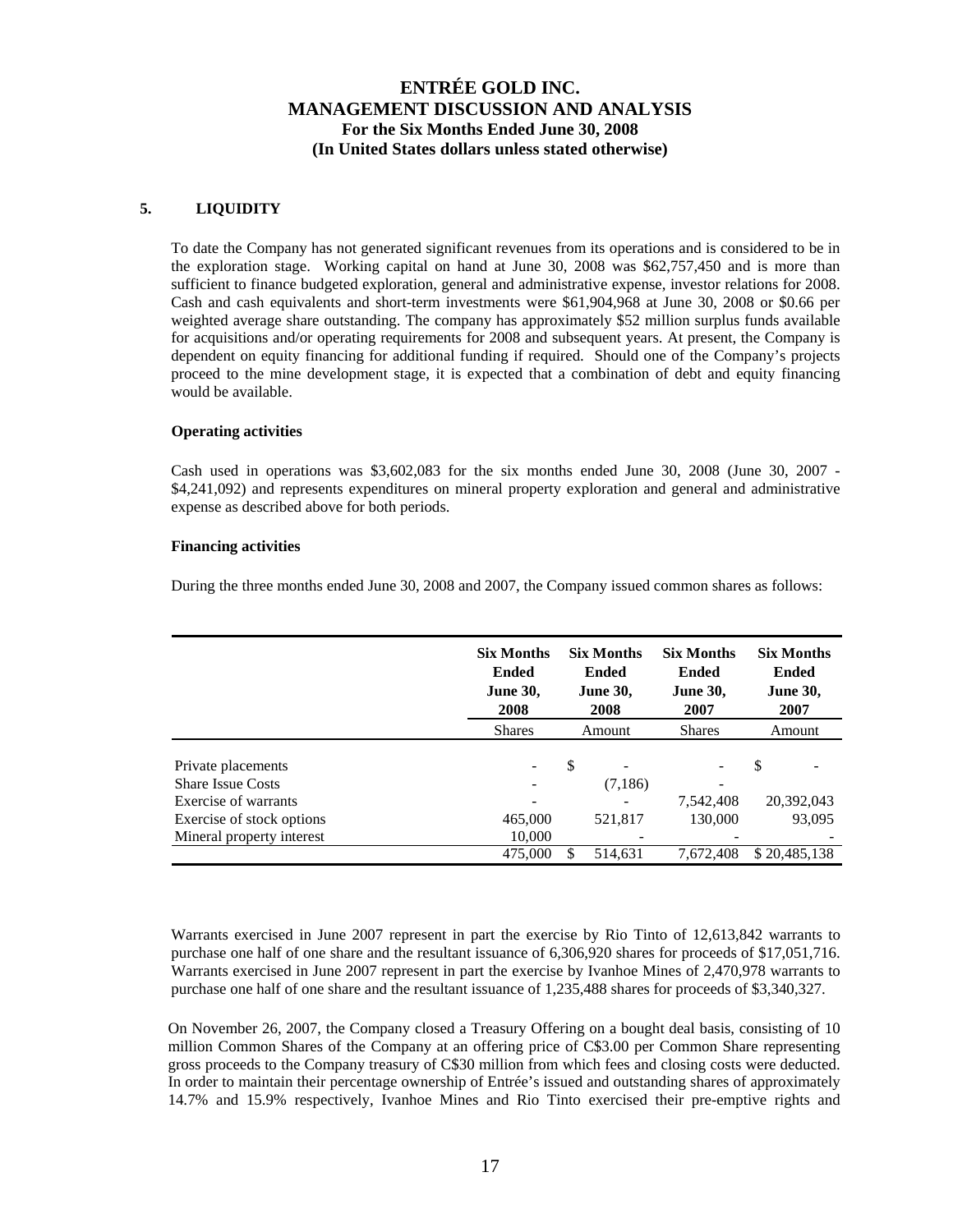acquired, concurrently with the closing of the Treasury Offering, an aggregate of 4,428,640 shares of the Company at a price of C\$3.00 per share for additional gross proceeds of C\$13,285,920.

### **Investing activities**

During the six months ended June 30, 2008, the Company expended \$159,971 on equipment, primarily for exploration activities (June 30, 2007 - \$64,647).

### **Table of Contractual Commitments**

The following table lists as of June 30, 2008 information with respect to the Company's known contractual obligations.

|               |    | <b>Less</b><br>than<br>1 Year | 1-3 Years | 3-5 Years | More<br>than<br>5 Year   | <b>Total</b> |
|---------------|----|-------------------------------|-----------|-----------|--------------------------|--------------|
| Office leases |    | 100,738                       | 170,210   | -         | P<br>-                   | 270,948      |
| Total         | J. | 100.738                       | 170.210   | -         | $\overline{\phantom{0}}$ | 270,948      |

### **Outstanding share data**

As at June 30, 2008, there were 94,047,841 common shares outstanding. In addition there were 10,287,300 stock options outstanding with exercise prices ranging from C\$1.00 to C\$3.10 per share. There were no warrants outstanding at June 30, 2008. As at August 12, 2008, there were 94,067,841 common shares outstanding.

## **6. CAPITAL RESOURCES**

The Company had no commitments for capital assets at June 30, 2008.

At June 30, 2008, the Company had working capital of \$62,757,450 compared to \$67,593,390 at December 31, 2007. In addition, the Company had an investment in asset backed commercial paper of \$2,462,839 net of an impairment adjustment in the amount of \$1,487,994. Budgeted expenditures for the 12 months ending December 31, 2008 are approximately \$7 million for exploration and \$3 million for administration and stockholder communications, net of interest and other income. Working capital on hand is expected to exceed cash requirements for the ensuing twelve months by approximately \$52 million.

The Company is committed to make lease payments for the rental of office space totaling \$270,948 over the remaining three years of its five year office lease in Vancouver and an annual lease in Beijing.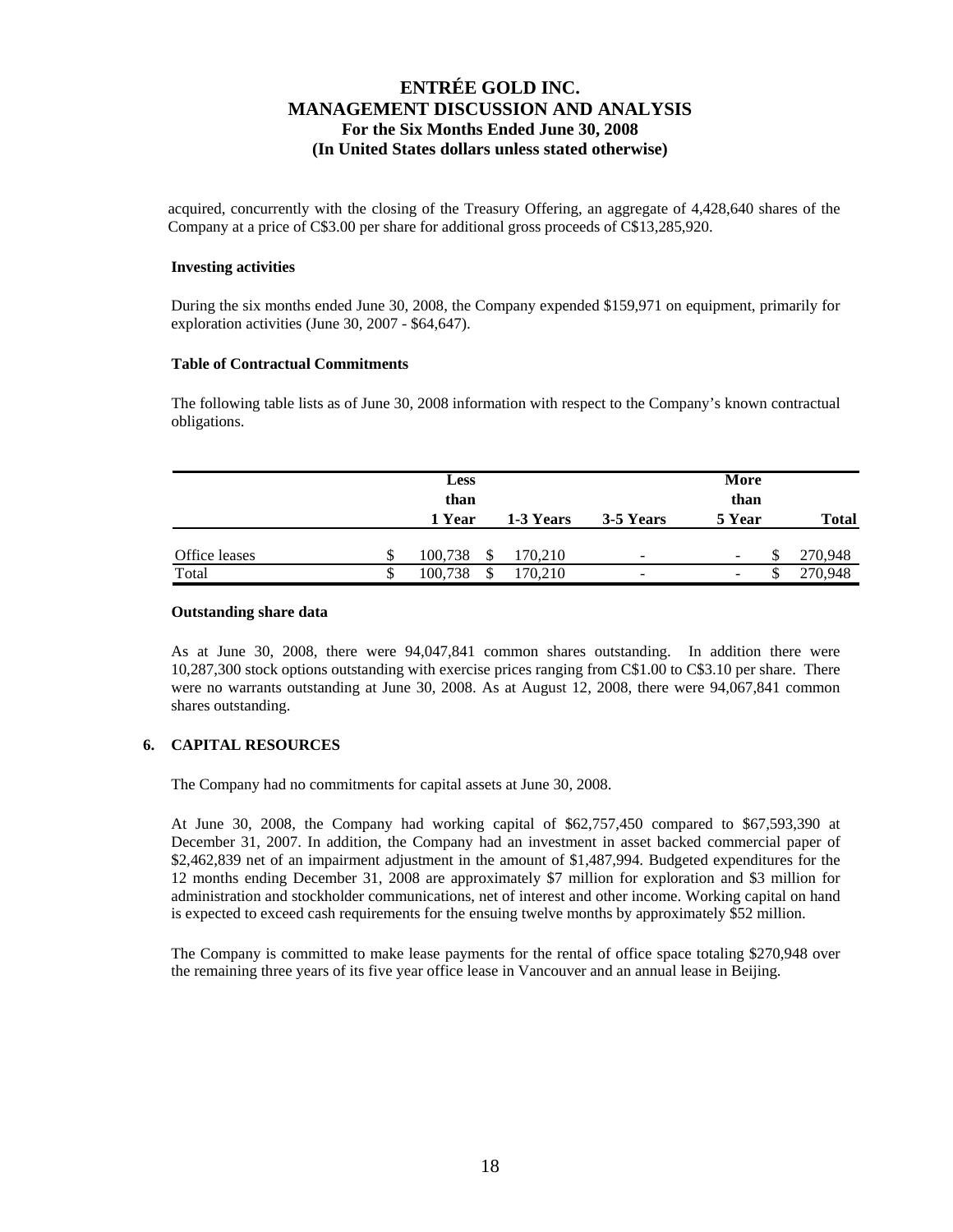### **7. OFF-BALANCE SHEET TRANSACTIONS**

The Company has no off-balance sheet arrangements except for the contractual obligation noted above.

### **8. TRANSACTIONS WITH RELATED PARTIES**

The Company entered into the following transactions with related parties during the six month period ended June 30, 2008:

a) Paid or accrued management fees of \$40,306 (June 30, 2007 - \$27,981) to directors and officers of the Company.

These transactions were in the normal course of operations and were measured at the exchange amount which represented the amount of consideration established and agreed to by the related parties.

## **9. PROPOSED TRANSACTIONS**

Not applicable.

## **10. CRITICAL ACCOUNTING ESTIMATES**

The preparation of consolidated financial statements in conformity with generally accepted accounting principles in the United States of America requires management to make estimates and assumptions that affect the reported amount of assets and liabilities and the disclosure of contingent assets and liabilities at the date of the financial statements and the reported amount of revenues and expenses during the period. Actual results could differ from these estimates.

The Company follows accounting guidelines in determining the value of stock option compensation, as disclosed in Note 6 to the Financial Statements. Unlike other numbers in the accounts, this is a calculated amount not based on historical cost, but on subjective assumptions introduced to an option pricing model, in particular: (1) an estimate for the average future hold period of issued stock options before exercise, expiry or cancellation and (2) future volatility of the Company's share price in the expected hold period (using historical volatility as a reference). Given that there is no market for the options and they are not transferable, the resulting value calculated is not necessarily the value the holder of the option could receive in an arm's-length transaction.

The Company's accounting policy is to expense exploration costs on a project by project basis consistent with United States GAAP. The policy is consistent with that of the other exploration companies that have not established mineral reserves. When a mineral reserve has been objectively established further exploration costs would be deferred. Management is of the view that its current policy is appropriate for the Company.

Under generally accepted accounting principles, the events and circumstances affecting ABCP since August 2007 constitute an indication of impairment and it is therefore necessary to carry ABCP at the lower of cost and estimated fair value. Fair value is estimated based on the results of a valuation technique that makes maximum use of inputs observed from markets, and relies as little as possible on inputs generated by the entity.

Management has estimated as at March 31, 2008 the fair value impairment on ABCP held as prescribed by SFAS 157 by using a probability-weighted cash flow approach. To accomplish this, we modeled the key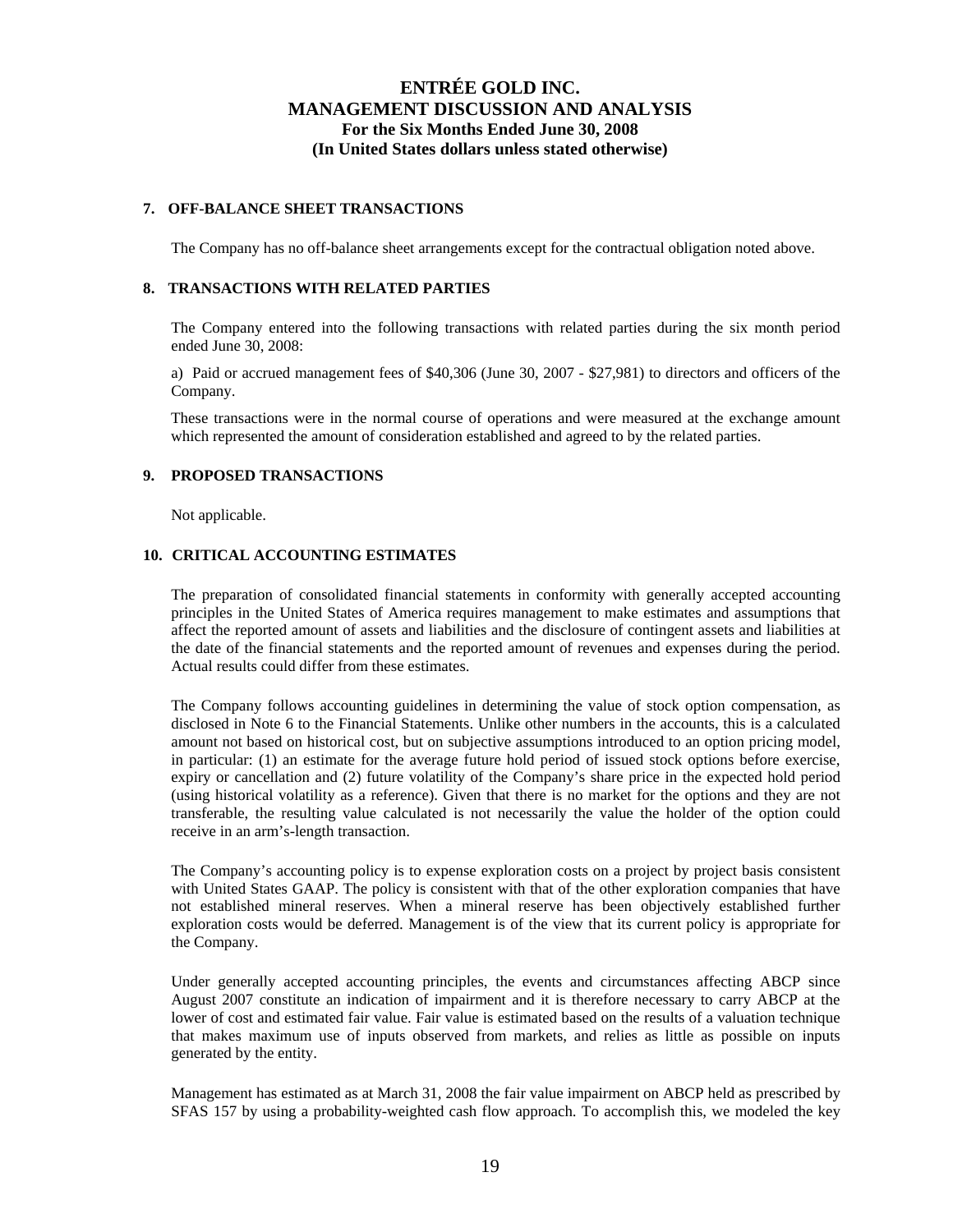characteristics of the new notes ("Restructured Notes") based upon details provided in the Information Statement and JP Morgan Report issued by the Committee on March 20, 2008. Where these materials lacked sufficient detail, Management developed estimates with the assistance of an external financial advisor.

The Company then arrived at a value for the Restructured Notes by estimating the yield that a prospective purchaser would require in order to purchase the notes. The resulting valuation is the one that provides the required yield to prospective investors and is estimated to be function of credit quality, prevailing interest rates, the potential for future margin calls, the potential lack of liquidity in the market, and the complexity of the instruments. Depending on the class of note, our estimates of required yield ranged from 7.30% to 29.3%.

## **11. CHANGES IN ACCOUNTING POLICIES**

In September 2006, FASB issued SFAS No. 157 ("SFAS 157"), "Fair Value Measurements." Among other requirements, SFAS 157 defines fair value and establishes a framework for measuring fair value and also expands disclosure about the use of fair value to measure assets and liabilities. SFAS 157 was effective for our company beginning January 1, 2008. The adoption of this standard did not have any impact on our financial position or results of operations.

In February 2007, the FASB issued SFAS No. 159, "The Fair Value Option for Financial Assets and Financial Liabilities," including an amendment of FASB Statement No. 115. This pronouncement permits entities to choose to measure eligible financial instruments at fair value as of specified dates. Such election, which may be applied on an instrument by instrument basis, is typically irrevocable once elected. SFAS 159 was effective for our company beginning January 1, 2008. The adoption of this standard did not have any impact on our financial position or results of operations.

The adoption of these new pronouncements is not expected to have a material effect on the Company's consolidated financial position or results of operations.

In December 2007, the FASB issued SFAS No. 141R, "Business Combinations" which changes how business acquisitions are accounted. SFAS 141R requires the acquiring entity in a business combination to recognize all (and only) the assets acquired and liabilities assumed in the transaction and establishes the acquisition-date fair value as the measurement objective for all assets acquired and liabilities assumed in a business combination. Certain provisions of this standard will, among other things, impact the determination of acquisition-date fair value of consideration paid in a business combination (including contingent considerations); exclude transaction costs from acquisition accounting; and change accounting practices for acquired contingencies, acquisition-related restructuring costs, in-process research and development, indemnification assets and tax benefits. SFAS No. 141R is effective for business combinations and adjustments to an acquired entity's deferred tax asset and liability balances occurring after December 31, 2008. The Company is currently evaluating the future impacts and disclosure of this standard.

In December 2007, the FASB issued SFAS No. 160, "Noncontrolling Interests in Consolidated Financial Statement, an amendment of ARB No. 51," which establishes new standards governing the accounting for and reporting of noncontrolling interests (NCI) in partially owned consolidated subsidiaries and the loss of control of subsidiaries. Certain provisions of this standard indicate, among other things, that NCIs (previously referred to as minority interests) be treated as a separate component of equity, not as a liability; that increases and decreases in the parent's ownership interest that leave control intact be treated as equity transactions, rather than as step acquisitions or dilution gains or losses; and that losses of a partially owned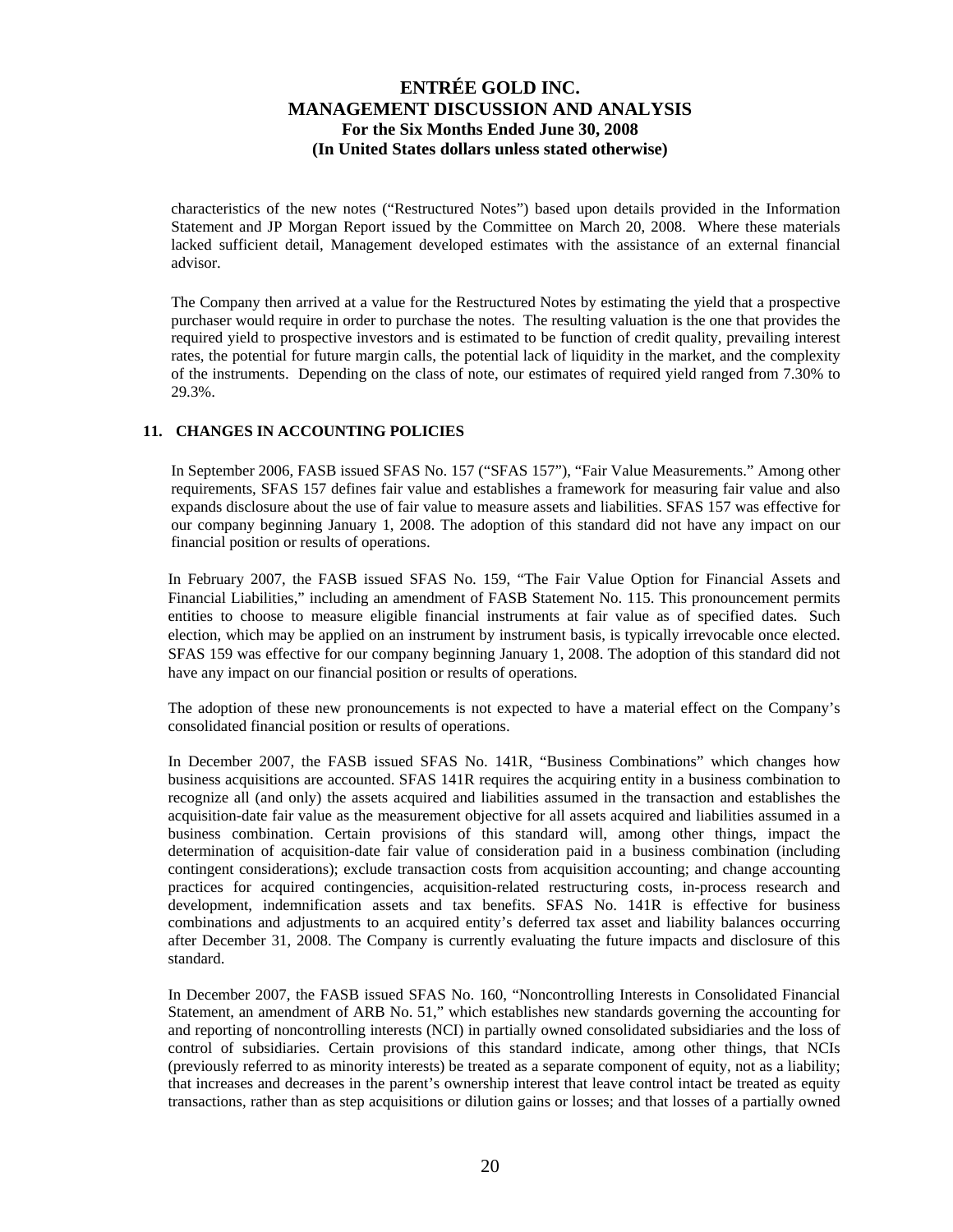consolidated subsidiary be allocated to the NCI even when such allocation might result in a deficit balance. This standard also requires changes to certain presentation and disclosure requirements. SFAS No. 160 is effective beginning January 1, 2009. The provisions of the standard are to be applied to all NCIs prospectively, except for the presentation and disclosure requirements, which are to be applied retrospectively to all periods presented. The Company is currently evaluating the future impacts and disclosure of this standard.

A detailed summary of all of the Company's significant accounting policies and the estimates derived therefrom is included in Note 2 to the annual consolidated financial statements for the year ended December 31, 2007.

## **12. FINANCIAL INSTRUMENTS AND OTHER INSTRUMENTS**

The Company's financial assets and liabilities consist of cash and cash equivalents, investments, receivables, and accounts payable and accrued liabilities, some of which are denominated in U.S. dollars, Mongolian Tugriks and Chinese Renminbi. The Company is at risk to financial gain or loss as a result of foreign exchange movements against the Canadian dollar. The Company minimizes its foreign exchange risk by maintaining low account balances in currencies other than the Canadian dollar. The Company does not currently have major commitments to acquire assets in foreign currencies; but historically it has incurred the majority of its exploration costs in foreign currencies.

## **13. OTHER MD&A REQUIREMENTS**

### **Forward-Looking Statements**

Except for historical information contained in this discussion and analysis, disclosure statements contained herein are forward-looking, as defined in the United States Private Securities Litigation Reform Act of 1995. Forward-looking statements are subject to risks and uncertainties that could cause actual results to differ materially from those in such forward-looking statements. Forward-looking statements are made based on management's beliefs, estimates and opinions on the date the statements are made and the Company undertakes no obligation to update forward-looking statements if these beliefs, estimates and opinions or other circumstances should change. Investors are cautioned against attributing undue certainty to forward-looking statements.

### **Risk**

The Company is a mineral exploration and development company and is exposed to a number of risks and uncertainties that are common to other companies in the same business; some of these risks have been discussed elsewhere in this report. The reader should also refer to the discussion of risks contained in the Annual Information Form available on SEDAR at www.sedar.com.

There is no assurance that a commercially viable mineral deposit exists on any of our properties, and further exploration is required before we can evaluate whether any exist and, if so, whether it would be economically and legally feasible to develop or exploit those resources. Even if we complete our current exploration program and we are successful in identifying a mineral deposit, we would be required to spend substantial funds on further drilling and engineering studies before we could know whether that mineral deposit will constitute a reserve (a reserve is a commercially viable mineral deposit).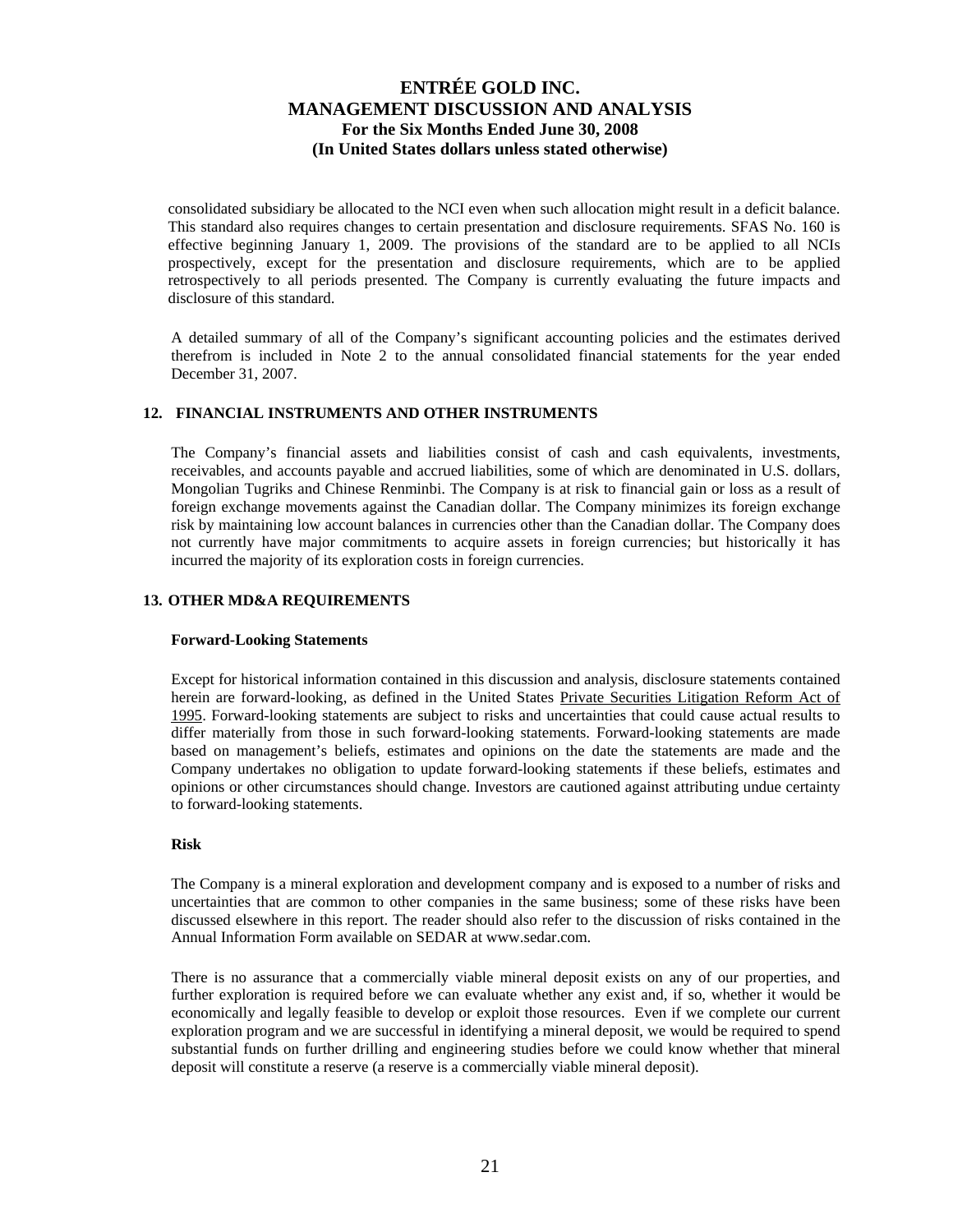The Company must comply with license and permitting requirements. Exploration licenses, as extended, for the four Mongolian properties expire in March or April 2010, unless converted before these dates to mining licenses. The total estimated annual fees in order to maintain the licenses in good standing is approximately \$280,000.

The Company must comply with environmental regulations that govern air and water quality and land disturbance and provide mine reclamation and closure costs.

The Company's financial success is subject to, among other things, fluctuations in copper and gold prices which may affect current or future operating results and may affect the economic value of its mineral resources. The Company's ability to obtain financing to explore for mineral deposits and to complete the development of those properties it has classified as assets is not assured; nor is there assurance that the expenditure of funds will result in the discovery of an economic mineral deposit. Should one or more of these risks and uncertainties materialize, or should underlying assumptions prove incorrect, actual results may vary materially from those described in forward-looking statements.

The Company has not completed a feasibility study on any of its deposits to determine if its hosts a mineral resource that can be economically developed and profitably mined.

## **Management's Report on Internal Control Over Financial Reporting**

### *Remediation of Material Weaknesses*

The Company has remediated the material weaknesses related to information technology which were identified in the evaluation of the effectiveness of our internal control over financial reporting as of December 31, 2007.

### **Canadian Disclosure Standards in Mineral Resources and Mineral Reserves**

The terms "Mineral Reserve," "Proven Mineral Reserve" and "Probable Mineral Reserve" are Canadian mining terms as defined in accordance with National Instrument 43-101 – Standards of Disclosure for Mineral Projects ("NI 43-101") under the guidelines set out in the Canadian Institute of Mining, Metallurgy and Petroleum (the "CIM") *CIM Standards on Mineral Resources and Mineral Reserves*, adopted by the CIM Council, as may be amended from time to time by the CIM.

The definitions of proven and probable reserves used in NI 43-101 differ from the definitions in the United States Securities and Exchange Commission ("SEC") Industry Guide 7. Under SEC Guide 7 standards, a "Final" or "Bankable" feasibility study is required to report reserves, the three year history average price is used in any reserve or cash flow analysis to designate reserves and the primary environmental analysis or report must be filed with the appropriate governmental authority.

In addition, the terms "Mineral Resource", "Measured Mineral Resource", "Indicated Mineral Resource" and "Inferred Mineral Resource" are defined in and required to be disclosed by NI 43-101; however, these terms are not defined terms under SEC Industry Guide 7 and normally are not permitted to be used in reports and registration statements filed with the SEC. Investors are cautioned not to assume that any part or all of mineral deposits in these categories will ever be converted into reserves. "Inferred Mineral Resources" have a great amount of uncertainty as to their existence, and great uncertainty as to their economic and legal feasibility. It cannot be assumed that all or any part of an Inferred Mineral Resource